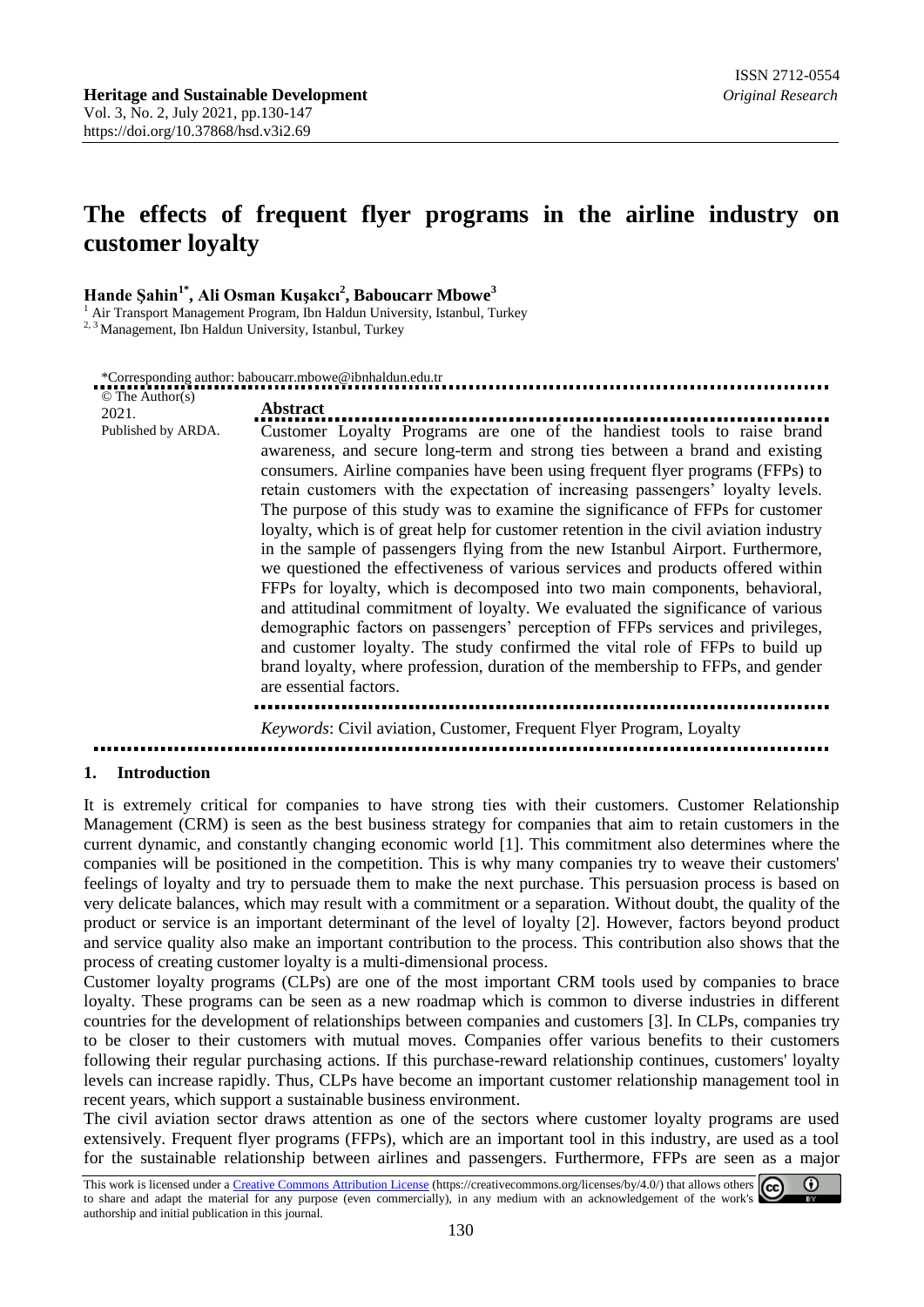prestige issue, especially for large-scale airlines. Therefore, the value of FFPs has increased even more in the civil aviation.

This study aims to focus on the importance of FFPs for customer loyalty in civil aviation industry based on a survey conducted in Istanbul. The contributions of our work can be highlighted as such: Firstly, the services offered within FFPs and their relevance on building up customer loyalty will be examined, where the loyalty concept will be investigated under two related sub-constructs, behavioral, and attitudinal loyalty. Furthermore, the significance of some demographic factors for FFPs and customer loyalty will be evaluated, which will provide additional insights on the design of FFPs for marketing professionals in aviation sector. Lastly, the survey data was collected from passengers who have used Istanbul Airport, the new airport of the city.

The rest of the study is organized as follows. In the second section, a literature review is presented, which questions the relationship between two constructs, FFPs and customer loyalty. The third section addresses the general concepts of customer loyalty and FFPs, and provides a basis for the discussion of the results. In the fourth section, the research framework, data, results and managerial remarks are presented, while the last section is devoted to conclusion

## **2. Literature review**

The pressure on full-service airline to maintain customers especially business travelers in the airline industry has been mountain with an increasing competition and innovations in an ever-changing industry. Relationship marketing especially the use of FFPs has been adopted by airlines widely since its introduction by American Airlines in 1981 and has been found to increase customer loyalty especially for business as against leisure fliers [4], and [5]. The effectiveness of this initiative in achieving its intended benefit of enhanced customer loyalty and securing repeated buying has become a topic of much discussion, debate, and investigation in the form of research works from various researchers in different markets.

Reference [6] developed a model that classified the benefits of FFPs into the three groups of recognition, convenience, and exploration. These benefits when achieved are expected to improve the perceived relationship investment between the airline and its customer which in turn should improve customer satisfaction and possibly loyalty. In the low-cost carrier market, [7] argued that the FFP is not limited to only full carriers but are part of the business model of this segment of the industry at list in the case of the European market. Low-cost carriers possess lower complexities in their implementation as against legacy carriers and this makes the FFP more than a tool for loyalty purpose but a broader issue of airlines business model. Reference [8] highlighted the need for low-cost carriers in Europe to do more than just offering fares at a lower cost. This work highlighted the need for the broadening of the offer by including service features such as the FFC in enriching their business model.

Reference [9] in their survey of 2000 business travelers of Chinese domestic flight found FFP to be second to airline reputation in influencing the loyalty of customers. In this work, other important factors were aircraft, and inflight services. This finding was in support to [10] who based their study on China Airlines and found the FFP to be an important component in the marketing programs of airlines as it comes with positive effects on the finances of airlines and their partners. These benefits are as a result of the database the FFP uses to offer personalized marketing programs [11].

In Turkey [12] found a medium relationship between the adoption of the FFP and customer loyalty. They highlighted members of this program were more interested in the intangible rewards such as free tickets, priority in reservation, guarantied reservations, and express check-in that such a program offers to its members.

In the corporate world, customers travel on cost burnt by their corporation, the relationship mirrors a triangle with the customer having to consider company policy in choosing an airline. The decision here on joining a FFP and staying loyal to that airline might not be wholly upon the shoulders on the individual customer. Reference [13] found the FFP less important to them when choosing an airline as they will have to conform to the cost reduction policy of their corporation. A similar consideration was echoed by [14] with just above half of corporate travellers in his survey agreeing to be loyal to their airlines of choice.

In general, the FFP is seen as an essential tool in the airline industry in securing the loyalty of customers. According to [15], airlines that fail to offer such programs stand at a disadvantage. This programs is believed to have a long-run positive effect on the loyalty of customers [16]. One main explanation for such an outcome is the increase in the switching cost that this program brings to its users and as such one would prefer to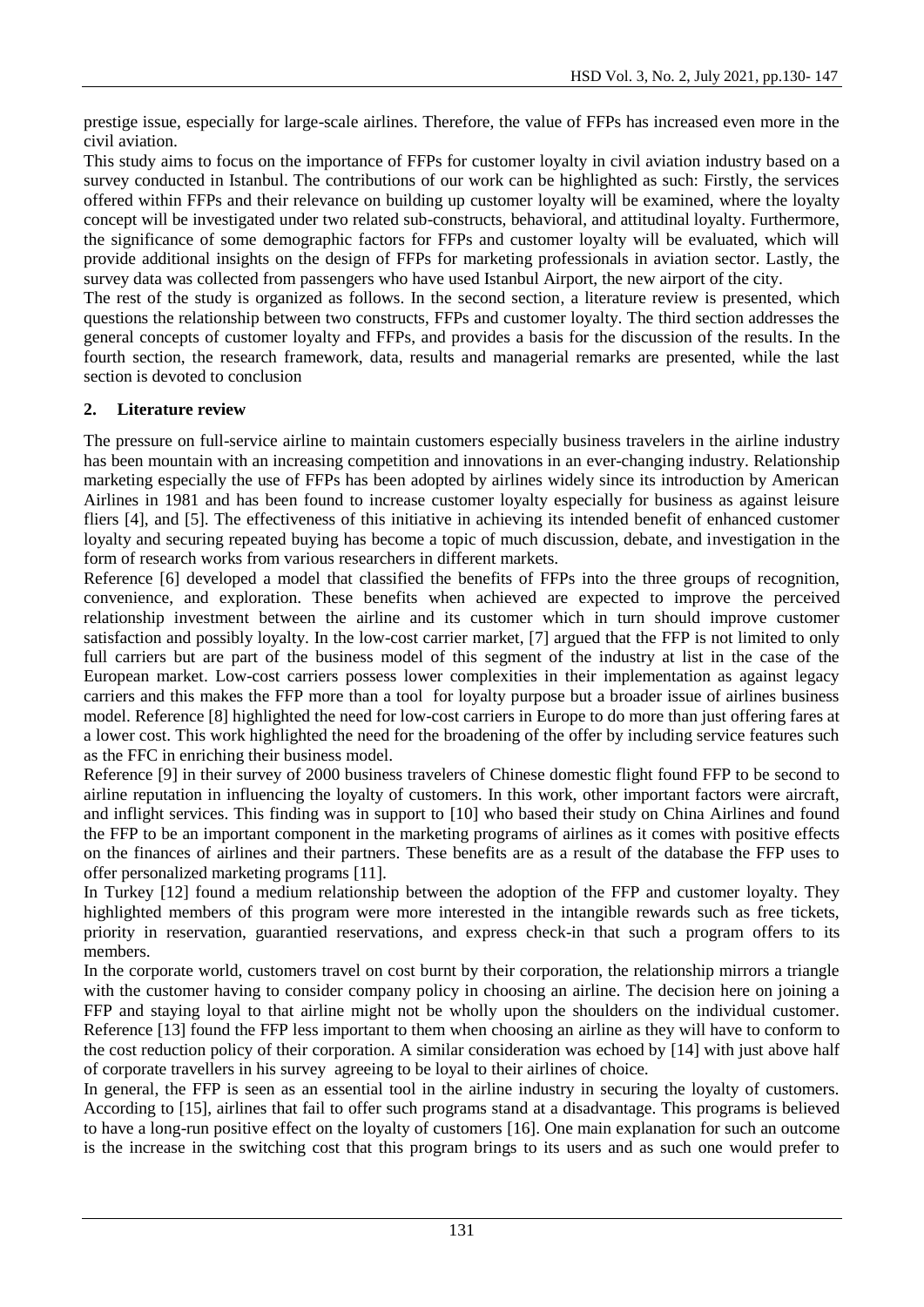continue in such a scheme and be loyal to that airlines where membership has been maintained for quite some time [17].

## **3. Background**

## **3.1. The concept of customer loyalty**

It is noteworthy mentioning that there is no consensus on the concept of customer loyalty in the marketing literature. An early and widely accepted definition is one provided by [18]. The duo defined brand loyalty as "… a set of six necessary and collectively sufficient conditions [which are] 1. the biased (i.e. nonrational), 2. behavioural response (i.e. purchase), 3. expressed overtime 4. by some decision-making unit 5. with one or more alternative brands out of a set of brands and 6. is a function of psychological (i.e. decision-making, evaluation process. Subsequent definitions buttressed one or more of these six elements that would necessitate a customer being identified as loyal to a company, brand, service or product. Reference [19], for example defined the concept of customer loyalty as purchasing the goods and services that they prefer continuously, despite the situations that may cause a change in customers' preferences and marketing efforts, and the commitment of that company to being a customer of that service. In concurrence to [19], [20] emphasized the necessity of a customer to continue patronizing a company even when the company is making mistakes for that customer to be known as loyal.

Further definitions of loyalty include those provided by contributors such as [21], which states that customer loyalty refers to the tendency of customers to become repeat customers based on their past experiences and future expectations. Reference [22] define the customer loyalty as the desire of a customer to constantly recommend their company to others, or to maintain their relationship. According to [23], loyalty is the consumers' positive attitude towards the company and repurchase behavior. Reference [24] argues that loyalty is the customer's desire to continue their relationship with a company or brand which is an emotional commitment that does not change against a company, product, brand, or person.

In addition to repeat purchasing behavior, customer loyalty emerges as a concept that leads businesses to sell at lower costs, the willingness of customers to recommend products or services and to commitment to the business, thus indicating that businesses can gain competitive advantage against competitors [25]. This is imperative for companies operating in today's business; an environment of intense competition. In other words, establishing customer loyalty is a necessity for today's companies that are aiming to achieve sustainable competitive advantage [26].

Looking at these definitions, a conclusion that can be deducted is customer loyalty is a term that explains the rationale of customers, which is characterized by their willingness to consistently prefer a company, brand, service or product over its substitutes whenever the need for purchase arises. In general, two dimensions of loyalty have been studied in the literature; behavioral loyalty, and attitudinal loyalty. The former explains customer loyalty only with the frequency of purchase. However, some researchers draw attention to the attitudinal aspect of loyalty, arguing that the behavioral approach is insufficient to explain customer loyalty alone. The attitudinal loyalty is referred as psychological commitment of the customer to the company's products and services. A customer with attitudinal loyalty can recommend it to others, even if s/he does not use the company's products and services regularly[27].

## **3.2. Concept of FFPs**

FFPs aim to protect the loyalty of passengers by giving passengers various rewards. In addition, it can be said that loyalty programs have two other main benefits. First of all, demographic information is obtained from the passengers who are members of the program and recorded in the database, and by matching this information with the flights, they have the opportunity to offer different product packages to different customer segments. Second, the rewards offered to customers through FFPs make the airline differentiate from other airlines. With FFPs, the aim is to turn the passengers into loyal passengers depending on the business. These programs also provide great advantages to businesses [28].

FFPs were implemented for the first time in the USA. The liberalization policy in the USA brought many airline companies to operate in the aviation sector and the removal of the limit on ticket prices, and the sector shares of large and small-scale airline companies showed a rapid change. Although many airline companies did not operate in the American aviation sector at that time, they had trouble reaching the sufficient number of passengers. Therefore, they have started to develop applications to attract passengers. Although an application that offers rewards to business travelers by Southwest Airlines with 'Sweetheart Stamp' cards in the early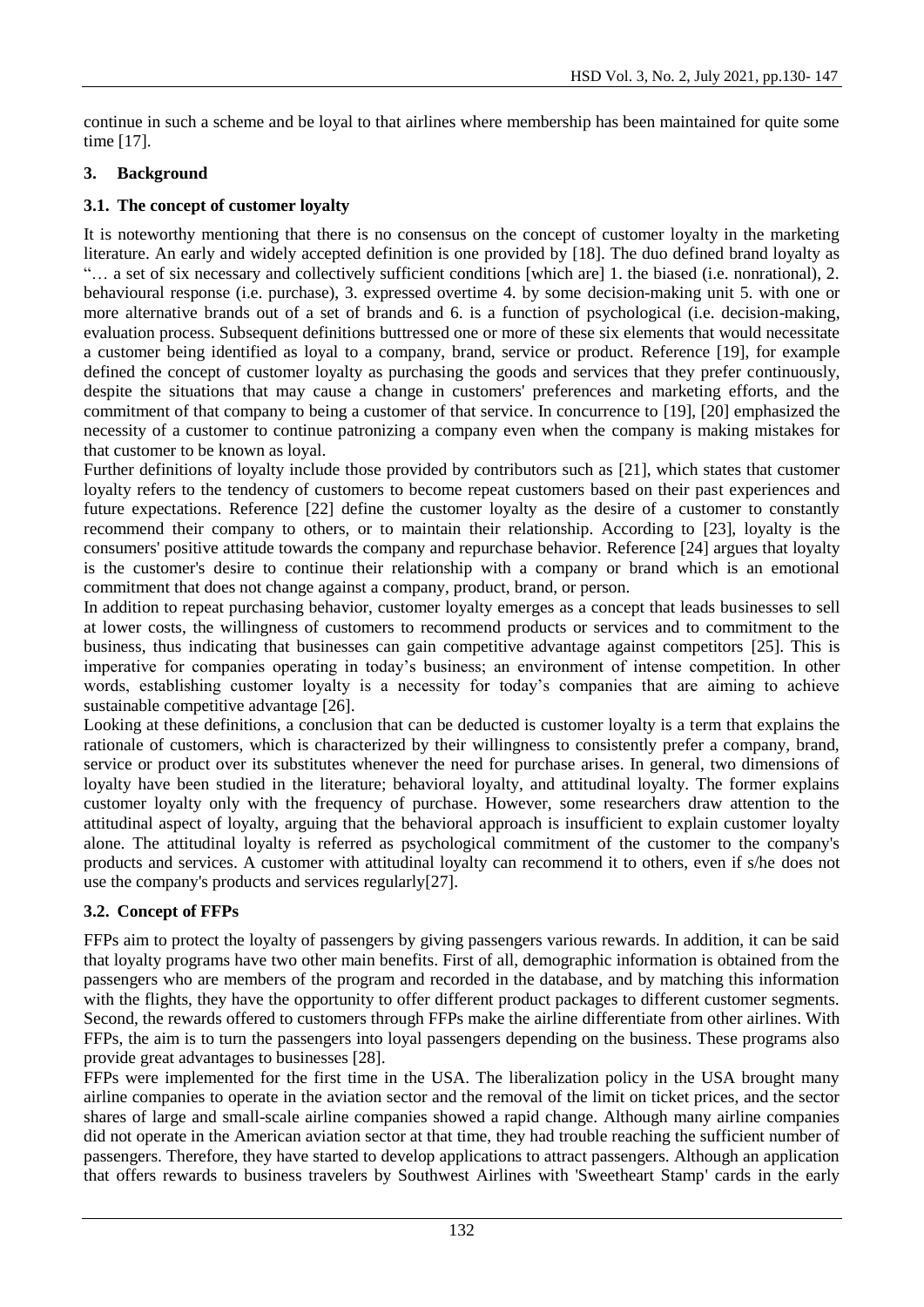1970s laid the foundation of FFPs, the first systematic FFP accepted in the literature was Advantage Program, which was launched by American Airlines in 1978. One of the main objectives of the program was to provide the most frequently traveled business passengers with free seats that were already empty, and to facilitate reuse of the airline's idle capacity [29].

FFPs provide significant advantages to both members of the program and businesses implementing the program. Members of the program can benefit from various rewards / services. Free tickets / flights, discounted car rental, special promotions, discounted hotel accommodation, excess baggage allowance, reservation priority are some of these rewards / services. Factors such as increase in sales, decrease in costs, free promotion and advertisement opportunities and increase in business profitability stand out as important advantages for businesses. Some viewed these programs as a marketing fraud or a bribe to impress the customer to repurchase them, or as a clever scheme that impacts business travelers by giving empty seats in the form of free tickets. However, today it is considered as one of the most important competitive tools among airline companies and it is considered to be the biggest, most successful and most important marketing tool for business travelers [30].

## **3.3. Effects of FFPS on customers/passengers**

Passengers want to make the most of the opportunities that will be offered to them as customers. Over time, the level of these expectations has also increased. Faced with these expectations, FFPs are an important advantage for airlines. Accordingly, airlines use FFPs as a powerful, effective and attractive tool to meet the different expectations of their customers. The main issue for these programs is free tickets, gifts, etc. are not issues; The most important issue is the level of value given to customers and the continuity of this value [31].

Generally, customers' processes of choosing a product or service are complex. This complex situation becomes clearer or even more complicated according to the strategies of the companies. FFPs are an extremely important help for the civil aviation industry and airline companies since these programs integrate customers with the services of airline companies according to the services they offer. For some passengers, the FFP of an airline company is a tool to identify with that airline company. In other words, passengers prefer to be a part of an airline company, which supports the feeling of being a privileged customer [32].

Airline companies have operated with a small number of passengers in the past years. For this reason, strategies such as FFPs have not been seen as realistic strategies. However, with the growth of the sector and the increase in the number of passengers, airlines have sought to establish close relationships with passengers in order to gain a more advantageous position. FFPs can be viewed as a shortcut for airlines in this regard. Although this type of practice affects passengers' choice of airlines, passengers must be satisfied for the sustainability of this effect. FFPs provide this satisfaction to passengers, which convinces them to engage in a long-term relationship. Tickets, gifts, discounts, privileges, benefits, etc. enhance passengers' sense of material and moral satisfaction [33].

At the same time, FFPs create a sense of addiction for passengers. Passengers earn mileage points after purchasing a ticket, and these mileage points accumulate over time. The increase in the number of these mileage points and the advantages offered by these mileage points encourage passengers to travel with the same airline once again as the know that they will gain more advantage with more mileage points. In this way, FFPs strongly guide passengers' airline preferences. The amount of mileage points specifically helps passengers to focus their ticket purchase planning on a particular airline [34].

FFPs create an extremely critical impact, especially for passengers who travel frequently. Accordingly, the passengers who travel frequently can find hotels, accommodation, car rental, tour programs, extra menu, etc. bundled together with the purchase. Such opportunities directly and strongly affect their choices. On the other hand, the holiday opportunities offered by FFPs indirectly affect the tourism strategies of tourism sector actors. The shape and content of holiday offers within FFPs help to increase the commercial potential of national and international tourism organizations. For this reason, FFPs come to the fore as an intermediate factor for the travel planning of passengers [35].

When viewed from another angle. FFPs also appear to represent a sensitive situation for customers. Accordingly, all services included in FFPs must be offered for a long time period. The duration factor at this point determines the sustainability level of the interaction between passengers and airline companies. If an airline terminates its FFP of its own accord, or if an airline violates passenger rights within a FFP, this will damage its prestige, which decreases the credibility the airline company [36].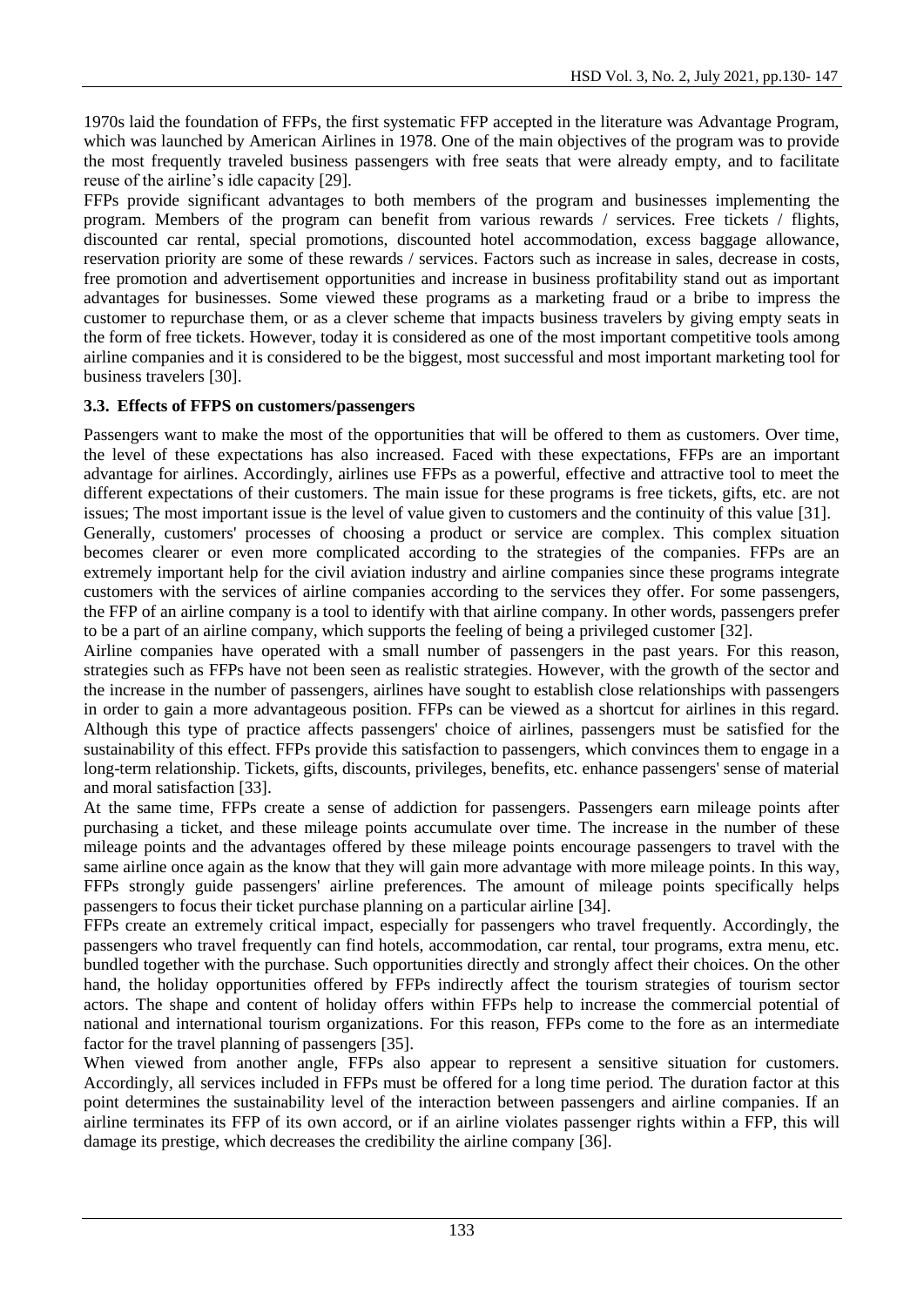### **4. Scope of the research and results**

Considering the strong ties between customer loyalty and FFPs, it is of vital importance to investigate this relationship in more depth and provide additional insights on the rewards and services offered by FFPs and their possible effects on loyalty. To this aim, this study was carried out with the customers of companies operating in the airline industry in order to reveal the relevance of the rewards/services offered within the scope of the FFP on the level of customer loyalty. Accordingly, the research was applied to 405 people in Istanbul who fly from Istanbul Airport. The survey was carried out according to the convenience sampling method. The variables investigated in the study are the scale of the importance of the rewards / services offered under the FFP and the customer loyalty level of the airline passengers. Accordingly, the model of the research is presented in Figure 1.



Figure 1. Research model

#### **4.1. Data collection method and tools**

Questionnaire interview method was used as data collection method in the study. In the first part of the questionnaire, the demographic information of the participants are collected. In the second part, the expressions to determine the importance given to the rewards/services offered within the scope of FFPs were questioned based on the data obtained from the official websites of the airline companies and from [30] doctorate thesis study. On the other hand, the customer loyalty scale, used as the dependent variable of the study, which is borrowed from [37] and [38].

#### **4.1.1. Demographic data**

The numbers and rates of all demographic variables are given in the Table 1.

| <b>Demographic Data</b>  | <b>Frequency</b> | Rate $(\% )$ |
|--------------------------|------------------|--------------|
| Gender                   |                  |              |
| Women                    | 266              | 65,7         |
| Men                      | 139              | 34,3         |
| Age                      |                  |              |
| 18-25                    | 49               | 12,1         |
| 26-34                    | 195              | 48,1         |
| 35-44                    | 135              | 33,3         |
| 45-54                    | 26               | 6,5          |
| <b>Educational Level</b> |                  |              |

Table 1. Distribution of participants by demographic characteristics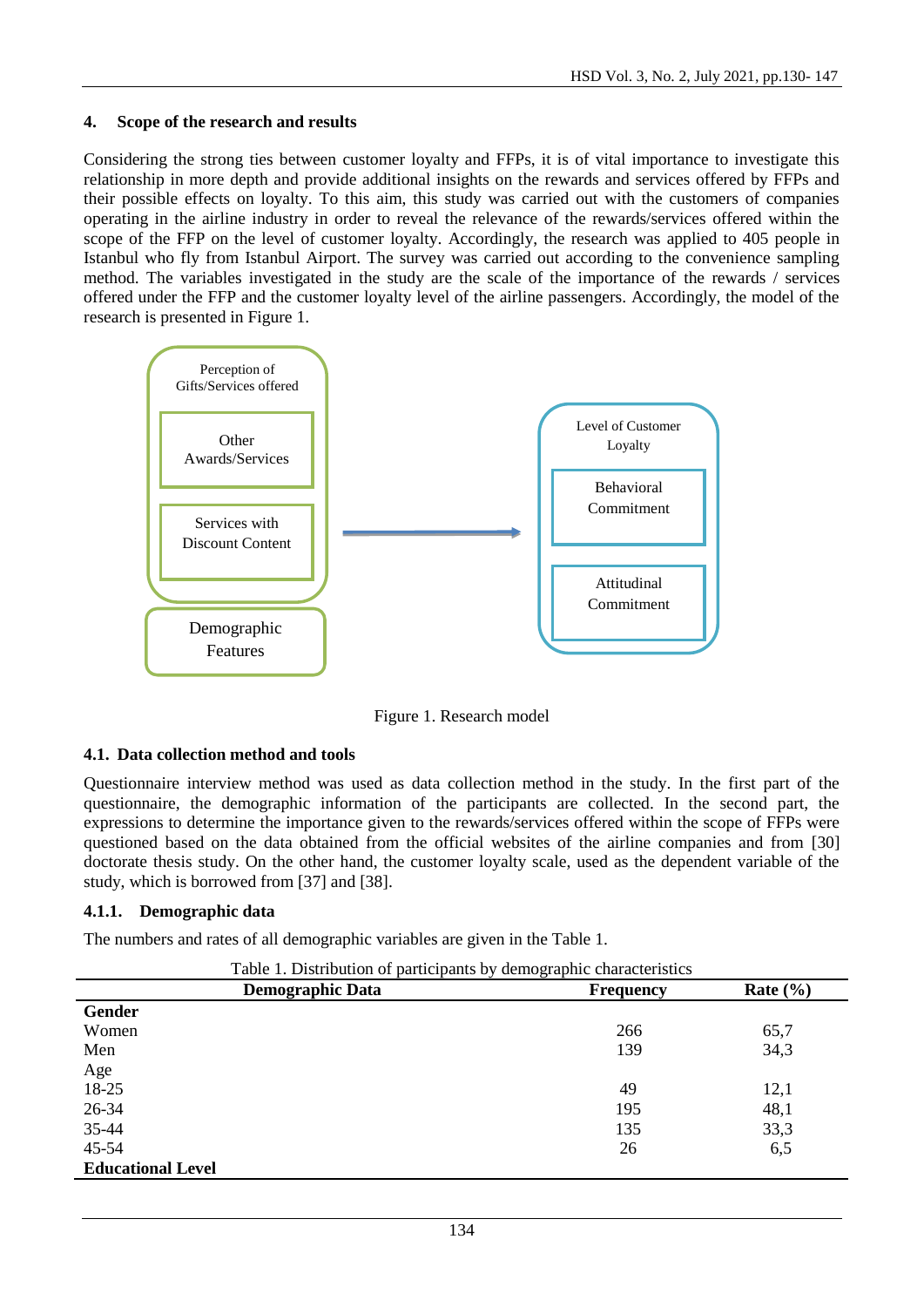| <b>High School</b>                                                                                                        | 17             | 4,2  |
|---------------------------------------------------------------------------------------------------------------------------|----------------|------|
| Undergraduate                                                                                                             | 30             | 7,4  |
| University                                                                                                                | 229            | 56,5 |
| Master                                                                                                                    | 117            | 28,9 |
| PhD                                                                                                                       | 12             | 3,0  |
| <b>Marital Status</b>                                                                                                     |                |      |
| Married                                                                                                                   | 208            | 51,4 |
| Single                                                                                                                    | 197            | 48,6 |
| Occupation                                                                                                                |                |      |
| Public Sector Employee                                                                                                    | 50             | 12,3 |
| Private Sector Employee                                                                                                   | 256            | 63,2 |
| Self-Employment/Freelance                                                                                                 | 33             | 8,1  |
| Business man                                                                                                              | 29             | 7,2  |
| Retired                                                                                                                   | $\overline{4}$ | 1,0  |
| Student                                                                                                                   | 33             | 8,1  |
| <b>Monthly Income</b>                                                                                                     |                |      |
| 2500 TL and less                                                                                                          | 30             | 7,4  |
| 2501-5000 TL                                                                                                              | 75             | 18,5 |
| 5001-10.000 TL                                                                                                            | 152            | 37,5 |
| 10.0001-15.000 TL                                                                                                         | 83             | 20,5 |
| 15.000 TL and more                                                                                                        | 65             | 16,0 |
| <b>Airline Travel Purpose</b>                                                                                             |                |      |
| <b>Business</b>                                                                                                           | 163            | 40,2 |
| Touristic                                                                                                                 | 157            | 38,8 |
| Educational                                                                                                               | 18             | 4,4  |
| Visiting                                                                                                                  | 54             | 13,3 |
| Other                                                                                                                     | 13             | 3,2  |
| <b>Number of Travels by Airline (Departure / Return)</b>                                                                  |                |      |
| $1 - 5$                                                                                                                   | 79             | 19,5 |
| $6 - 10$                                                                                                                  | 115            | 28,4 |
| $11-20$                                                                                                                   | 74             | 18,3 |
| $21 - 30$                                                                                                                 | 56             | 13,8 |
| 31 and more                                                                                                               | 81             | 20,0 |
| <b>Duration of Membership to FFPs (Departure / Return)</b>                                                                |                |      |
| Less than 1                                                                                                               | 96             | 23,7 |
| 1-2 years                                                                                                                 | 41             | 10,2 |
| 3-4 years                                                                                                                 | 66             | 16,3 |
| 5-6 years                                                                                                                 | 35             | 8,6  |
| 6 years and more                                                                                                          | 167            | 41,2 |
| <b>Membership Card Owned Under FFPs</b>                                                                                   |                |      |
|                                                                                                                           | 251            | 62,0 |
| Basic Card and equivalent (Miles & Smiles Classic etc.)<br>Intermediate Card and equivalent (Miles And Smiles Elite etc.) | 74             | 18,2 |
| High Level Card and equivalent (Miles And Smiles Platinum etc.)                                                           | 32             | 7,9  |
| Other                                                                                                                     | 48             | 11,9 |
|                                                                                                                           |                |      |

According to the table, 65,7% of the participants are women, while men constitute 34,3% of them. In terms of occupation, most of the participants (63,2%) are employed in private sector. The most remarkable travel purposes shared by the participants are "business" and "touristic", whereas "other" purposes are selected as the least frequent option. The travelers taking part are mostly long-term (6 years and more) FFP members of at least one airline (41,2%), while, on the other hand, 23,7% of them have been an active member within the last year. When it comes to the type of FFP card ownership, they mostly (62,0%) own a basic FFP card.

## **4.2. Factor analysis**

Based on the participants responses, the KMO value of the scale of importance given to the rewards / services offered within the scope of FFP was determined as 0.910, and this value led to the conclusion that the sample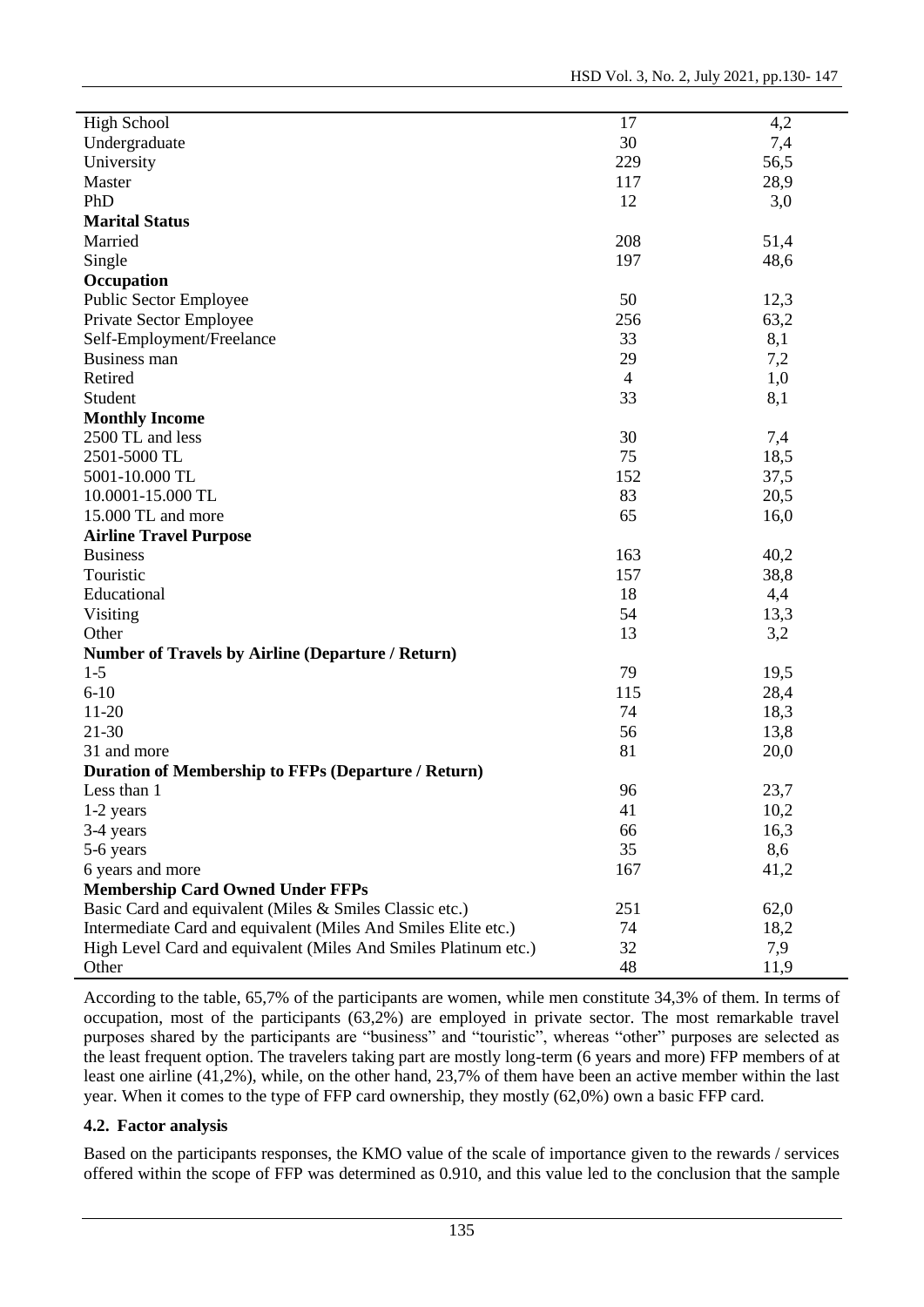size was excellent for factor analysis. In addition, when the Barlett sphericity test results are examined, it is seen that the chi-square  $(p < 0.01)$  value is also significant (see Table 2).

Table 2. KMO and Bartlett's test statistics regarding the scale of importance given to rewards / services offered under FFPs

| Kaiser-Meyer-Olkin (KMO) Sampling Fit Measure              | .910     |
|------------------------------------------------------------|----------|
| Bartlett's Test of Sphericity Approximate Chi-Square Value | 3133,720 |
| Degree of Freedom (sd)                                     |          |
| Significance Level (Sig.)                                  | .000     |

The scale, consisting of 14 statements, is divided into two different constructs after the analysis. Based on the factor analysis, the final version of the scale, and factor loadings are given in Table 3.

| $\mathcal{L}$ . There is a set of the settle of importance $\mathcal{L}$ . We set these sections who |                       |                   |  |  |
|------------------------------------------------------------------------------------------------------|-----------------------|-------------------|--|--|
| <b>Statements</b>                                                                                    | <b>Other</b>          | <b>Discounted</b> |  |  |
|                                                                                                      | <b>Gifts/Services</b> | <b>Services</b>   |  |  |
| Free ticket / Free Flight                                                                            | 0,624                 |                   |  |  |
| Check-in without waiting                                                                             | 0,692                 |                   |  |  |
| Opportunity to earn miles from program partners                                                      | 0,659                 |                   |  |  |
| Upgrade possibility (grade upgrade)                                                                  | 0,792                 |                   |  |  |
| Opportunity to take advantage of special promotions                                                  | 0,649                 |                   |  |  |
| Food preference                                                                                      | 0,548                 |                   |  |  |
| Private lounge use (CIP)                                                                             | 0,792                 |                   |  |  |
| Excess baggage allowance                                                                             | 0,787                 |                   |  |  |
| Booking priority                                                                                     | 0,849                 |                   |  |  |
| Guaranteed space on reservation                                                                      | 0,787                 |                   |  |  |
| Private consultation and reservation right                                                           | 0,681                 |                   |  |  |
| Discounted car rental                                                                                |                       | 0,844             |  |  |
| Discounted hotel accommodation                                                                       |                       | 0,847             |  |  |
| Discounts on supermarket shopping                                                                    |                       | 0,780             |  |  |

Table 3. Factor analysis of the scale of importance given to rewards / services offered under FFPs

The KMO value of the customer loyalty scale was determined as 0.936, and this value led to the conclusion that the sample size was suitable for factor analysis. In addition, when the Barlett sphericity test results are examined, it is seen that the chi-square  $(p < 0.01)$  value is also significant (see Table 4).

Based on the factor analysis, the final version of the scale and factor loadings are shown in Table 5.

The reliability analysis reveals that the alpha values of the scales in the study are seen as greater than 0.700 that confirms the reliability of the concerned constructs (see Table 6).

Furthermore, we conducted correlation analysis that confirm all independent variables have high level (p <0.01) relationships with both dimensions of commitment dependent variable (see Table 7).

| Table 4. KNO and Bartlett's test statistics for customer loyalty scale |          |  |  |  |
|------------------------------------------------------------------------|----------|--|--|--|
| Kaiser-Meyer-Olkin (KMO) Sampling Fit Measure                          | .936     |  |  |  |
| Bartlett's Test of Sphericity Approximate Chi-Square Value             | 6131,945 |  |  |  |
| Degree of Freedom (sd)                                                 |          |  |  |  |
| Significance Level (Sig.)                                              | .000     |  |  |  |
|                                                                        |          |  |  |  |

Table 4. KMO and Bartlett's test statistics for customer loyalty scale

| Table 5. Factor analysis of customer loyalty scale                                           |                                        |                                         |  |  |
|----------------------------------------------------------------------------------------------|----------------------------------------|-----------------------------------------|--|--|
| <b>Statements</b>                                                                            | <b>Behavioral</b><br><b>Commitment</b> | <b>Attitudinal</b><br><b>Commitment</b> |  |  |
| I am a regular customer of the airline company I fly with now.                               | 0,839                                  |                                         |  |  |
| If I travel by airline again, I would consider the company I fly with<br>as my first choice. | 0.759                                  |                                         |  |  |
| In the future, I plan to travel more with the company I am flying<br>with.                   | 0.710                                  |                                         |  |  |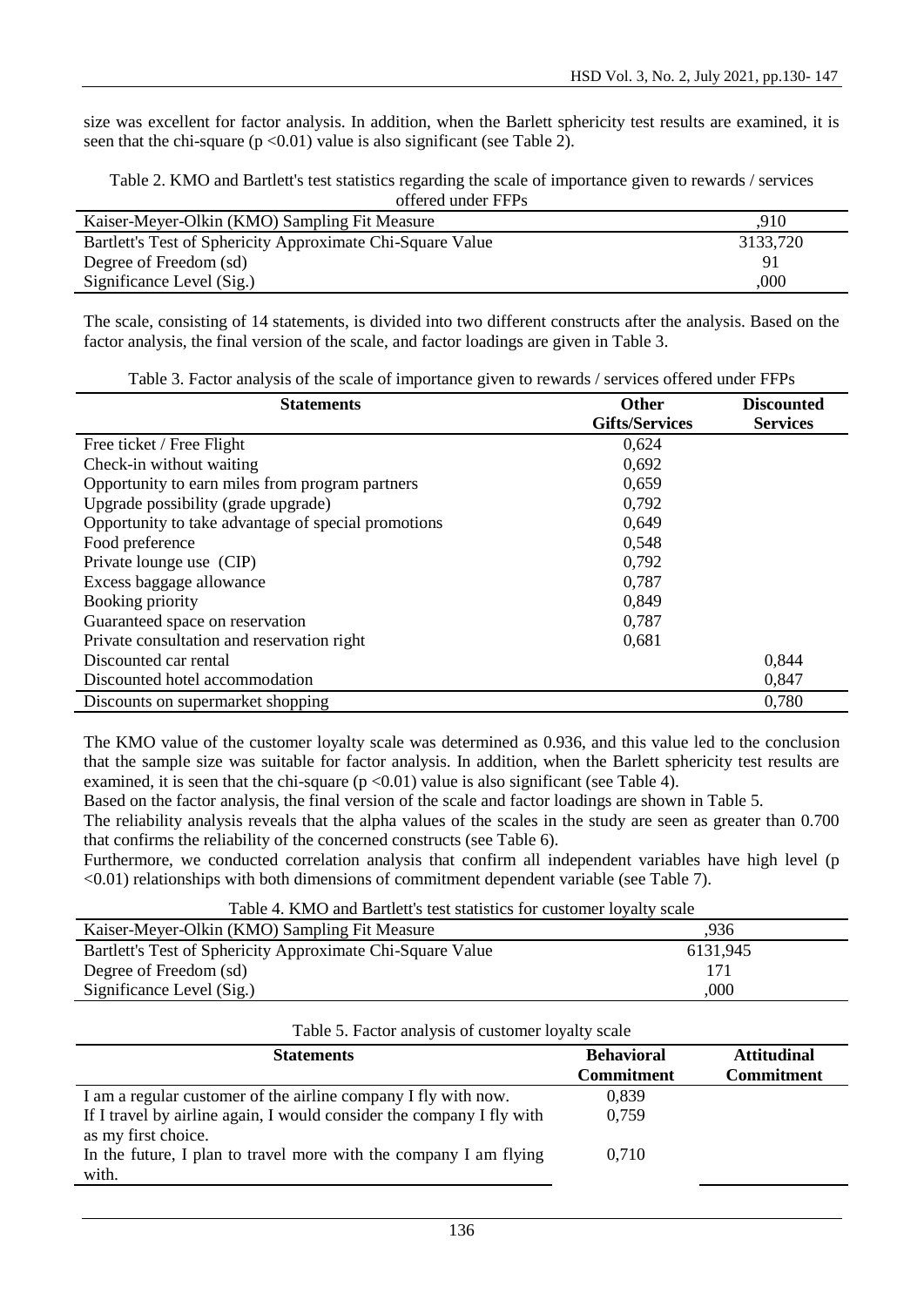| I have made multiple flights with the company I am currently          | 0,749 |       |
|-----------------------------------------------------------------------|-------|-------|
| flying with.                                                          |       |       |
| I am doing almost all of my flights with the company I fly with.      | 0,775 |       |
| It is important to feel privileged during my flight experience when   |       | 0,749 |
| choosing an airline.                                                  |       |       |
| I encourage my friends, family and colleagues to fly with the         |       | 0,766 |
| company I am flying with.                                             |       |       |
| I try to persuade my friends, family and colleagues to fly with the   |       | 0,803 |
| company I am flying with.                                             |       |       |
| I would recommend the company I fly with other people.                |       | 0,824 |
| I say positive things to people about the company I'm flying with     |       | 0,805 |
| now.                                                                  |       |       |
| When people ask for advice, I recommend the company I'm flying        |       | 0,808 |
| with.                                                                 |       |       |
| I can recommend this company to other people, even if I do not fly    |       | 0,720 |
| with the company I am currently flying to.                            |       |       |
| Although it is difficult to reach the new airport, I continue to fly  |       | 0,624 |
| with the airline I fly with.                                          |       |       |
| If the company I'm currently flying with had closed, I would have     |       | 0,598 |
| had a hard time finding an equivalent airline company.                |       |       |
| The increased waiting times to reach the plane did not change my      |       | 0,579 |
| airline preference.                                                   |       |       |
| Even though I paid a little higher fee, I wouldn't change the airline |       | 0,595 |
| I'm currently flying with.                                            |       |       |
| I like to share my privileges with the people around me during my     |       | 0,569 |
| flight experience.                                                    |       |       |
| FFPs are effective in being a regular customer of the company I fly   |       | 0,639 |
| with now.                                                             |       |       |
| FFPs are effective in telling other people about my positive          |       | 0,767 |
| experiences about the company I fly with now.                         |       |       |
|                                                                       |       |       |

| Table 6. Reliability analysis of scales                           |                                       |       |  |  |  |
|-------------------------------------------------------------------|---------------------------------------|-------|--|--|--|
| <b>Variables</b>                                                  | Cronbach Alpha $(a)$<br><b>Values</b> |       |  |  |  |
| <b>Importance Scale for Rewards / Services Offered Under FFPs</b> |                                       |       |  |  |  |
| <b>Other Rewards/Services</b>                                     | 11                                    | 0.916 |  |  |  |
| Discounted Services                                               |                                       | 0,803 |  |  |  |
| <b>Customer Loyalty Scale</b>                                     |                                       |       |  |  |  |
| <b>Behavioral Commitment</b>                                      |                                       | 0,890 |  |  |  |
| <b>Attitudinal Commitment</b>                                     | 14                                    | 0,940 |  |  |  |

## Table 7. Correlation table

| <b>Construct</b>              |           |           |           |  |
|-------------------------------|-----------|-----------|-----------|--|
| Other Rewards / Services      |           |           |           |  |
| Discounted Services           | $0.429**$ |           |           |  |
| <b>Behavioral Commitment</b>  | $0.463**$ | $0.135**$ |           |  |
| <b>Attitudinal Commitment</b> | $0.391**$ | $0.217**$ | $0.702**$ |  |

One-to-one relationships between components marked with \*\* were considered statistically significant at p  $<$ 0.01, and those marked with  $*$  at p  $<$ 0.05.

#### **5. Results**

Based on the research model above, we propose the following main hypothesis and sub-hypotheses: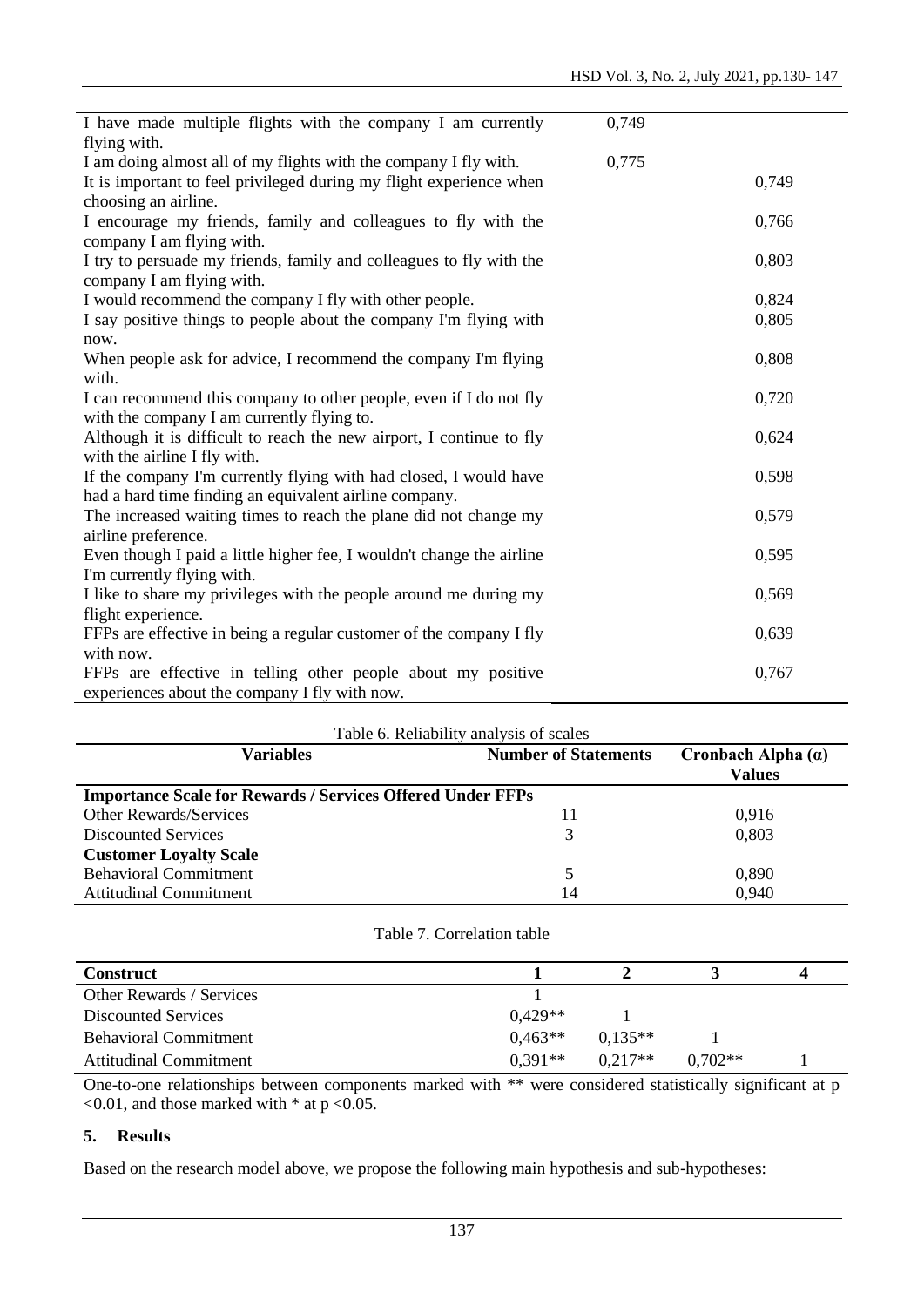H1: The passengers' view on importance of the rewards/services offered under FFP affects loyalty directly and positively.

H1a: The passengers' view on other rewards/services affects behavioral commitment variable directly and positively.

H1b: The passengers' view on other rewards/services affects attitudinal commitment variable directly and positively.

H1c: The passengers' view on discounted services affects the behavioral commitment variable directly and positively.

H1d: The passengers' view on discounted services affects the attitudinal commitment variable directly and positively.

When the Table 8 below is examined, it is seen that independent variable for H1a has a high positive effect on the behavioral commitment (dependent variable) ( $p < 0.01$ ). In addition, it is seen that this dimension, which has a significant effect on the behavioral commitment variable, and explains 21.9% of the dependent variable  $(R^2: 0.219)$ . On the other hand, the discounted services have no effect on the behavioral commitment (p> 0.05). Based on these results, while the H1a hypothesis is supported, but the H1b hypothesis is not.

Likewise, it is seen that the other reward/services has a high positive effect on the attitudinal commitment (p  $\leq 0.01$ ). In addition, it is seen that this dimension, which has a significant effect on the attitudinal commitment variable, explains 15.6% of the dependent variable ( $R^2$ =0.156). On the other hand, the discounted services has no effect on the attitudinal commitment ( $p$  > 0.05).

|  |  |  |  | Table 8. Regression analysis of behavioral commitment variable |  |
|--|--|--|--|----------------------------------------------------------------|--|
|--|--|--|--|----------------------------------------------------------------|--|

| <b>Factors</b>                | <b>Significant</b><br>(Sig.) | m        |          |
|-------------------------------|------------------------------|----------|----------|
| <b>Other Rewards/Services</b> | 0,000                        | 10,178   | 0,497    |
| Discounted services           | 0.110                        | $-1,600$ | $-0.078$ |

Based on these results in Table 9, the H1c hypothesis is supported, whereas H1d hypothesis is not. So, H1, the main hypothesis is partially supported.

Table 9. Regression analysis of the attitude commitment variable

| <b>Factors</b>                | <b>Significant</b><br>(Sig.) | m     |       |
|-------------------------------|------------------------------|-------|-------|
| <b>Other Rewards/Services</b> | 0,000                        | 7,190 | 0,365 |
| Discounted services           | 0,234                        | l,191 | 0,060 |

We further questioned the relationship between demographic variables and passengers' views on the importance of the rewards/services offered by FFPs. We formulated the following hypotheses accordingly.

H2: Passengers' views on the importance of the rewards/services offered under FFP differ significantly according to gender.

H2a: Passengers' views on other rewards/services vary significantly according to gender.

H2b: Passengers' views on discounted services differ significantly according to gender.

The relationships of the gender, which is one of the demographic features of the research, with other rewards/services and discount services are evaluated by t-test and shown in Table 10. Based on these results, it is seen that the H2a hypothesis is not supported and the H2b hypothesis is supported. In the light of this information, it has been revealed that the H2 hypothesis is partially supported.

|  | Table 10. Comparison of the views on the perception of the rewards/services offered under the FFP by gender |  |  |  |
|--|-------------------------------------------------------------------------------------------------------------|--|--|--|
|--|-------------------------------------------------------------------------------------------------------------|--|--|--|

| <b>Other Rewards/Services</b> |        |                          |                     |              |  |
|-------------------------------|--------|--------------------------|---------------------|--------------|--|
|                               |        | <b>Standard</b>          | <b>Significance</b> | <b>Value</b> |  |
|                               |        | <b>Deviation</b>         | (p)                 |              |  |
| 266                           | 4,1416 | 0,9678                   | 0,928               |              |  |
| 139                           | 4,1380 | 0,7886                   |                     |              |  |
|                               |        | Num. of persons Averages |                     |              |  |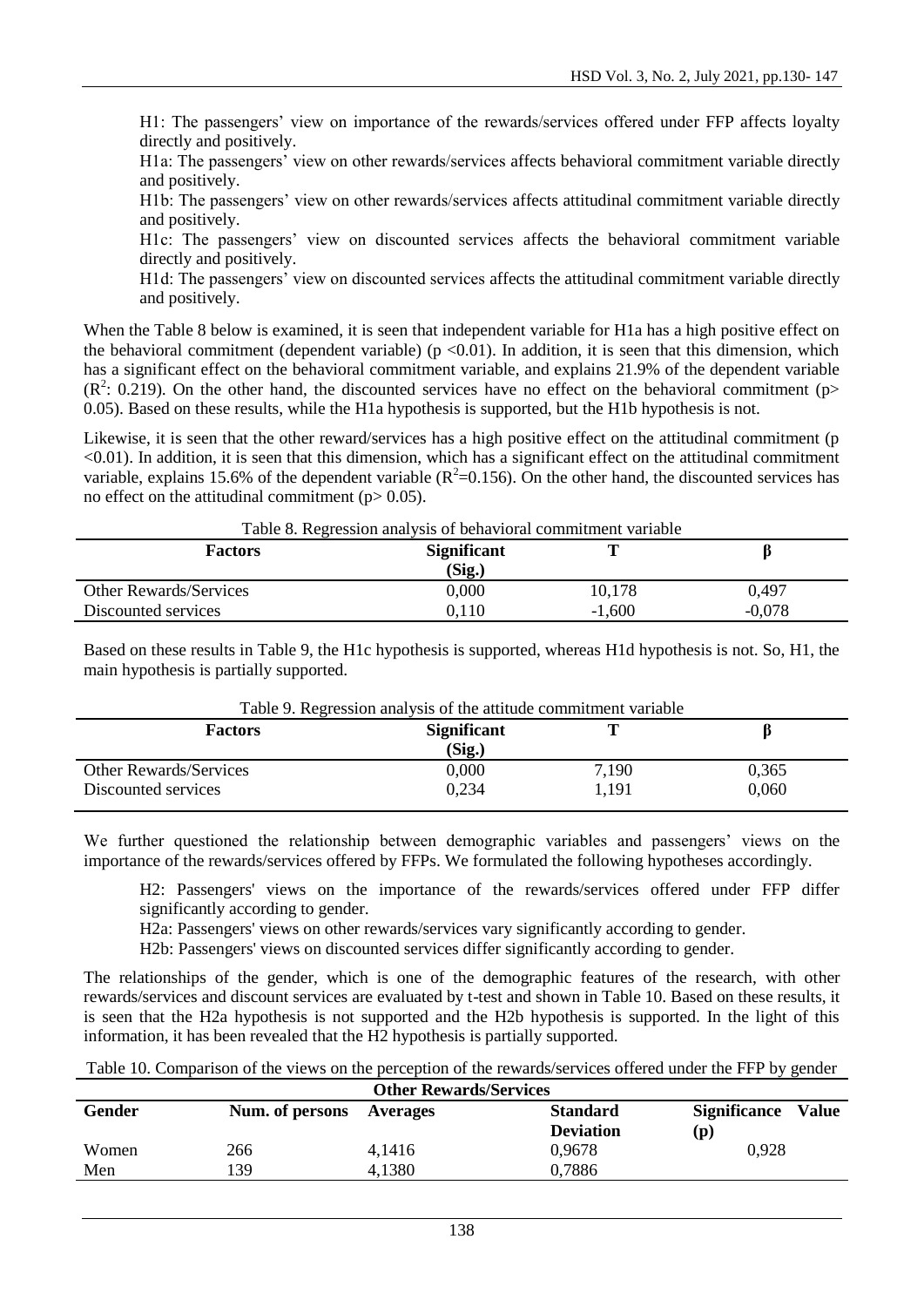|        |                 | <b>Discounted services</b> |                  |                     |       |
|--------|-----------------|----------------------------|------------------|---------------------|-------|
| Gender | Num. of persons | Averages                   | <b>Standard</b>  | <b>Significance</b> | Value |
|        |                 |                            | <b>Deviation</b> | (p)                 |       |
| Women  | 266             | 3,0326                     | .2884            | 0,009               |       |
| Men    | 39              | 2,6882                     | ,1624            |                     |       |

The hypotheses questioning the relationship between profession and FFP constructs are formulated as follows:

H3: The views of the passengers on the importance of the rewards/services offered under FFP differ significantly according to the profession.

H3a: Passengers' views on other rewards/services differ significantly according to profession.

H3b: The opinions of the participants about discounted services differ significantly according to their profession.

The results of statistical analysis on relationship of the profession with other reward/services and discount services offered under FFP are as shown in Table 11. Based on these results, it is possible to say that the H3a hypothesis is supported and the H3b hypothesis is not. In the light of this information, it is seen that the H3 hypothesis is partially supported.

Table 11. Comparison of the views regarding the perception of the rewards/services offered under FFP by profession

| <b>DI OTOBIOH</b><br><b>Other Rewards / Services</b> |                       |                            |                                     |                                    |  |
|------------------------------------------------------|-----------------------|----------------------------|-------------------------------------|------------------------------------|--|
| Occupation                                           | of<br>Num.<br>persons | Averages                   | <b>Standard</b><br><b>Deviation</b> | <b>Significance</b><br>Value $(p)$ |  |
| <b>Public Sector Employee</b>                        | 50                    | 4,1836                     | 0,6890                              |                                    |  |
| Private Sector Employee                              | 256                   | 4,2170                     | 0,8316                              | 0,002                              |  |
| Self-Employment/Freelance                            | 33                    | 4,1488                     | 1,1249                              |                                    |  |
| Business man                                         | 29                    | 4,1473                     | 0,9894                              |                                    |  |
| Retired                                              | 4                     | 4,2273                     | 0,7022                              |                                    |  |
| Student                                              | 33                    | 3,4959                     | 1,2454                              |                                    |  |
|                                                      |                       | <b>Discounted services</b> |                                     |                                    |  |
| Occupation                                           | Num. of               | <b>Averages</b>            | <b>Standard</b>                     | <b>Significance</b>                |  |
|                                                      | persons               |                            | <b>Deviation</b>                    | Value $(p)$                        |  |
| <b>Public Sector Employee</b>                        | 50                    | 3,0733                     | 1,1473                              |                                    |  |
| Private Sector Employee                              | 256                   | 2,9358                     | 1,2300                              |                                    |  |
| Self-Employment/Freelance                            | 33                    | 2,9697                     | 1,4175                              | 0,755                              |  |
| Business man                                         | 29                    | 2,7241                     | 1,4255                              |                                    |  |
| Retired                                              | 4                     | 3,0000                     | 0,7200                              |                                    |  |
| Student                                              | 33                    | 2,6869                     | 1,3691                              |                                    |  |

The results of the multiple comparison test (post-hoc/Tukey) are given in Table 12, which shows which pair of differences arise, there is a high level of significant difference between the public sector employee and the student  $(p \le 0.01)$ . In the light of these results, we conclude that the students are the group with the most negative opinions about other rewards/services.

The purpose of travel is another variable that may be of great relevance when attaching value to the FFPs related services and products. The next group of hypotheses are examining this relationship. Thus, we claim that:

H4: The views of the participants on the importance of the rewards/services offered within the FFP differ significantly according to purpose of travel.

H4a: Participants' views on other rewards/services differ significantly depending on purpose of travel.

H4b: Participants' views on discounted services differ significantly depending on purpose of travel. The relationship of the travel purpose variable with other rewards/services and discounted services is as shown in Table 13. Based on these results, we conclude that the H5a and H5b hypotheses are not supported. In the light of this information, it is seen that there is no significant difference between the groups of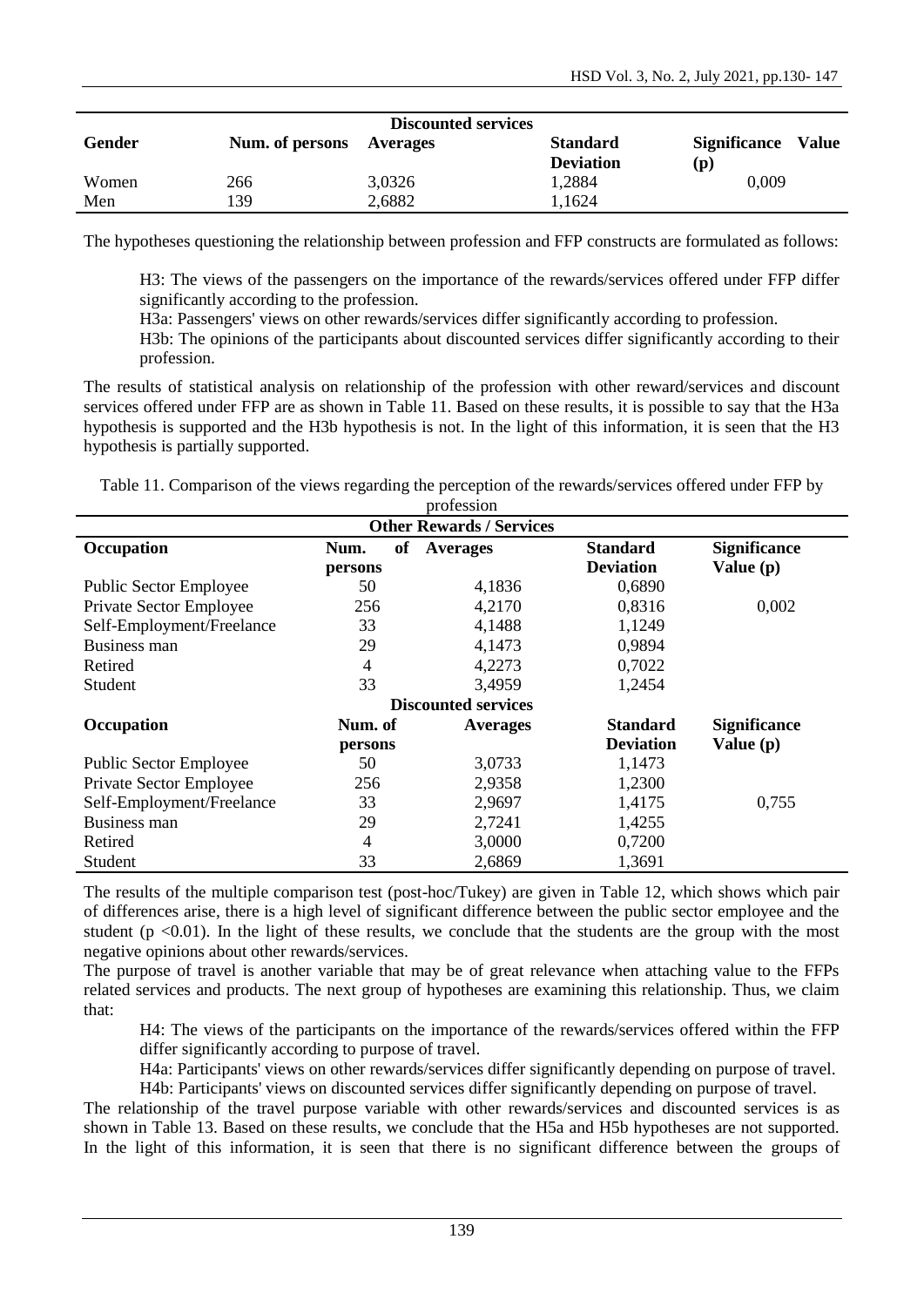passengers that use air transportation for different purposes with regard to their views on both, discounted services, and other rewards/services offered within FFPs. Thus, H4 may not be accepted.

H5: The opinions of the participants on the importance of the rewards/services offered within the FFP differ significantly depending on the duration of their membership.

H5a: Participants' views on other rewards/services differ significantly depending on the duration of their membership.

H5b: Participants' views on discounted services differ significantly depending on the duration of their membership.

|                           | Occupation                    | <b>Significance Value (p)</b> |
|---------------------------|-------------------------------|-------------------------------|
| Public Sector Employee    | Private Sector Employee       | 1,000                         |
|                           | Self-Employment/Freelance     | 1,000                         |
|                           | Business man                  | 1,000                         |
|                           | Retired                       | 1,000                         |
|                           | Student                       | 0,009                         |
| Private Sector Employee   | Public Sector Employee        | 1,000                         |
|                           | Self-Employment/Freelance     | 0,998                         |
|                           | <b>Business man</b>           | 0,999                         |
|                           | Retired                       | 1,000                         |
|                           | Student                       | 0,000                         |
| Self-Employment/Freelance | <b>Public Sector Employee</b> | 1,000                         |
|                           | Private Sector Employee       | 0,998                         |
|                           | Business man                  | 1,000                         |
|                           | Retired                       | 1,000                         |
|                           | Student                       | 0,037                         |
| Business man              | Public Sector Employee        | 1,000                         |
|                           | Private Sector Employee       | 0,999                         |
|                           | Self-Employment/Freelance     | 1,000                         |
|                           | Retired                       | 1,000                         |
|                           | Student                       | 0,050                         |
| Retired                   | Public Sector Employee        | 1,000                         |
|                           | Private Sector Employee       | 1,000                         |
|                           | Self-Employment/Freelance     | 1,000                         |
|                           | Business man                  | 1,000                         |
|                           | Student                       | 0,635                         |
| Student                   | Public Sector Employee        | 0,009                         |
|                           | Private Sector Employee       | 0,000                         |
|                           | Self-Employment/Freelance     | 0,037                         |
|                           | Business man                  | 0,050                         |
|                           | Retired                       | 0,635                         |

Table 12. Multiple comparison of profession and other rewards/services - Tukey test – results

Table 13. Comparison of the views regarding the perception level of the rewards / services offered within FFPs according to the purpose of travel

| <b>Other Rewards / Services</b> |                 |    |          |                                     |                                    |  |
|---------------------------------|-----------------|----|----------|-------------------------------------|------------------------------------|--|
| <b>Airline Travel Purpose</b>   | Num.<br>persons | of | Averages | <b>Standard</b><br><b>Deviation</b> | <b>Significance</b><br>Value $(p)$ |  |
| <b>Business</b>                 | 163             |    | 4,1974   | 0,8010                              |                                    |  |
| Touristic                       | 157             |    | 4,2154   | 0,8980                              | 0,116                              |  |
| Educational                     | 18              |    | 3,8434   | 0,9574                              |                                    |  |
| Visiting                        | 54              |    | 3,9192   | 1,0555                              |                                    |  |
| Other                           | 13              |    | 3,9510   | 1,3998                              |                                    |  |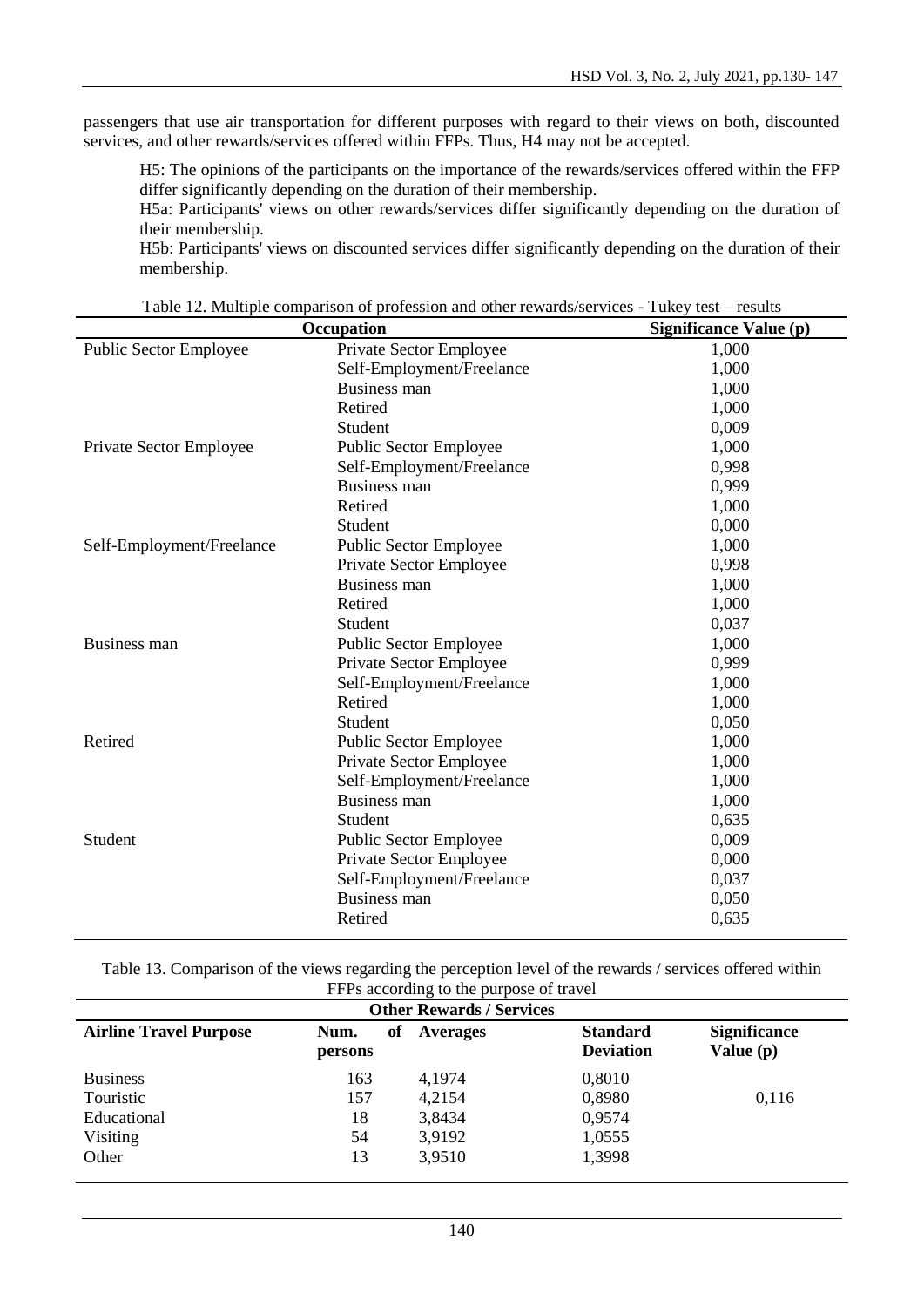|                               |                 |    | <b>Discounted services</b> |                                     |                                    |
|-------------------------------|-----------------|----|----------------------------|-------------------------------------|------------------------------------|
| <b>Airline Travel Purpose</b> | Num.<br>persons | оf | Averages                   | <b>Standard</b><br><b>Deviation</b> | <b>Significance</b><br>Value $(p)$ |
| <b>Business</b>               | 163             |    | 2,8630                     | 1,2650                              |                                    |
| Touristic                     | 157             |    | 3,0170                     | 1,2350                              |                                    |
| Educational                   | 18              |    | 2,7593                     | 1,2721                              | 0,381                              |
| Visiting                      | 54              |    | 2,9568                     | 1,2590                              |                                    |
| Other                         | 13              |    | 2,3590                     | 1,3503                              |                                    |

The relations of membership duration variable with other rewards/services and discounted services are as shown in Table 14. Based on these results, we conclude that the H5a and H5b hypotheses are supported. In the light of this information, it is seen that duration of the membership to FFPs is a significant factor affecting the passengers' view on FFP services.

Table 14. Comparison of the views regarding the perception level of the rewards / services offered within FFPs according to the duration of membership

| <b>Other Rewards / Services</b>  |                 |                            |                  |                     |  |
|----------------------------------|-----------------|----------------------------|------------------|---------------------|--|
| <b>Duration of Membership to</b> | Num. of persons | Averages                   | <b>Standard</b>  | <b>Significance</b> |  |
| <b>FFPs</b>                      |                 |                            | <b>Deviation</b> | Value $(p)$         |  |
| Less than 1                      | 96              | 3,8712                     | 1,1536           |                     |  |
| 1-2 years                        | 41              | 4,0377                     | 1,0092           | 0,006               |  |
| 3-4 years                        | 66              | 4,1804                     | 0,6835           |                     |  |
| 5-6 years                        | 35              | 4,1870                     | 0,9610           |                     |  |
| 6 years and more                 | 167             | 4,3027                     | 0,7488           |                     |  |
|                                  |                 | <b>Discounted Services</b> |                  |                     |  |
| <b>Duration of Membership to</b> | Num. of persons | <b>Averages</b>            | <b>Standard</b>  | <b>Significance</b> |  |
| <b>FFPs</b>                      |                 |                            | <b>Deviation</b> | Value $(p)$         |  |
| Less than 1                      | 96              | 3,2639                     | 1,3558           |                     |  |
| 1-2 years                        | 41              | 3,0813                     | 1,1779           |                     |  |
| 3-4 years                        | 66              | 2,7323                     | 1,1596           | 0,016               |  |
| 5-6 years                        | 35              | 2,7143                     | 1,1858           |                     |  |
| 6 years and more                 | 167             | 2,7864                     | 1,2338           |                     |  |

Multiple comparison test (as post-hoc/Tukey) results are given in Table 15. The results show that passengers with a membership duration of 6 years or longer are significantly different views on FFPs than those having a membership less than 1 year ( $p \le 0.01$ ). The same conclusion can be drawn for both variables of the construct, the views on FFPs.

Table 15. Multiple comparison regarding duration of membership and passengers' views on FFPs services and products - Tukey Test – results

|             | <b>Duration of Membership to FFPs</b> | Significance Value (p)<br><b>Other Rewards/Services</b> | Significance Value (p)<br><b>Discounted Services</b> |
|-------------|---------------------------------------|---------------------------------------------------------|------------------------------------------------------|
| Less than 1 | 1-2 years                             | 0,858                                                   | 0,934                                                |
|             | 3-4 years                             | 0,199                                                   | 0,060                                                |
|             | 5-6 years                             | 0,385                                                   | 0,167                                                |
|             | 6 years and more                      | 0,002                                                   | 0,024                                                |
| 1-2 years   | Less than 1                           | 0,858                                                   | 0,934                                                |
|             | 3-4 years                             | 0,930                                                   | 0,620                                                |
|             | 5-6 years                             | 0.951                                                   | 0,702                                                |
|             | 6 years and more                      | 0,439                                                   | 0,653                                                |
| 3-4 years   | Less than 1                           | 0,199                                                   | 0,060                                                |
|             | 1-2 years                             | 0.930                                                   | 0,620                                                |
|             | 5-6 years                             | 1,000                                                   | 1,000                                                |
|             | 6 years and more                      | 0,882                                                   | 0,998                                                |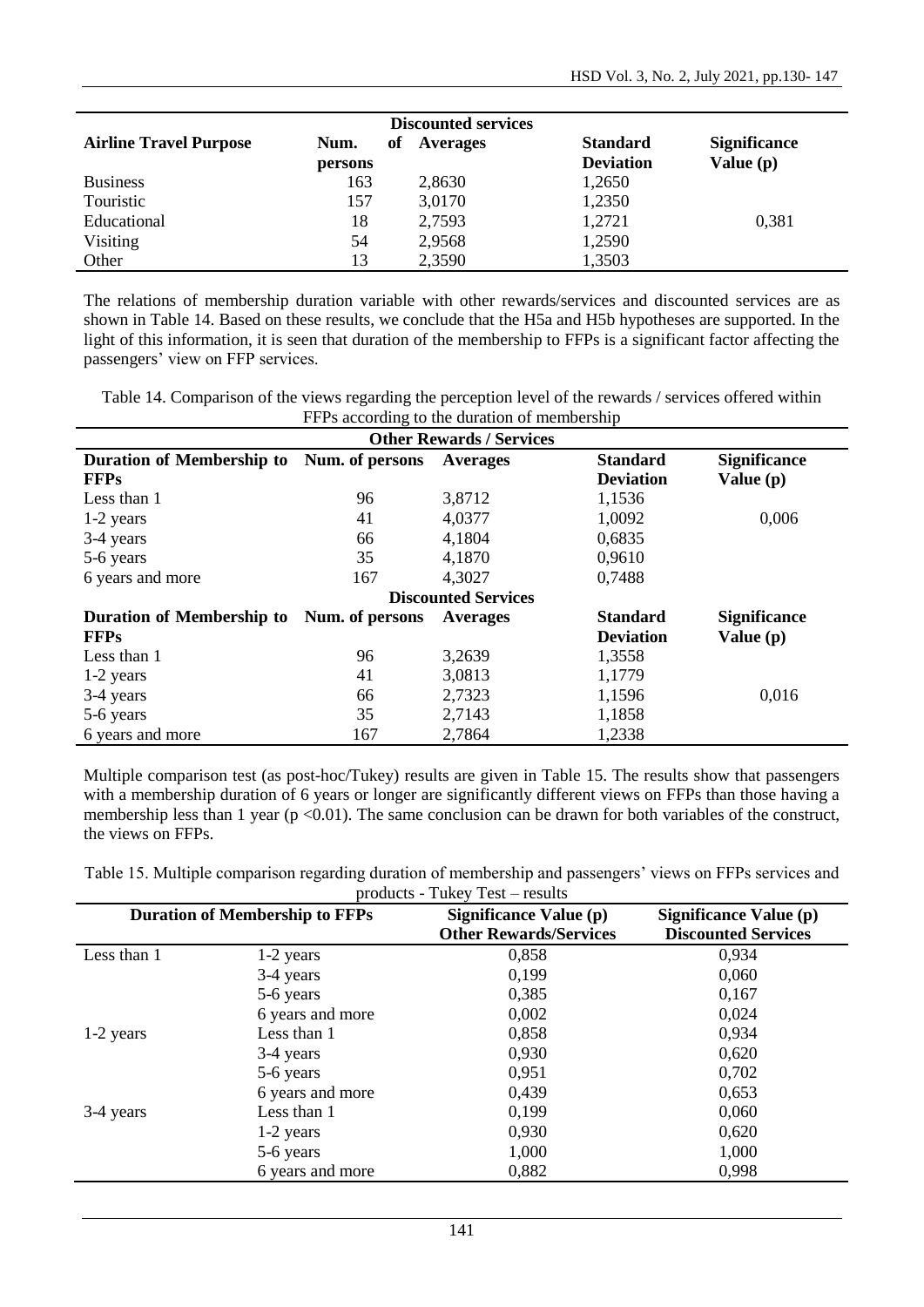| 0,385<br>Less than 1<br>0,167<br>5-6 years        |  |
|---------------------------------------------------|--|
| 0,702<br>0,951<br>1-2 years                       |  |
| 1,000<br>1,000<br>3-4 years                       |  |
| 0,998<br>6 years and more<br>0,958                |  |
| 0,024<br>0,002<br>Less than 1<br>6 years and more |  |
| 0,653<br>0,439<br>1-2 years                       |  |
| 0,998<br>0,882<br>3-4 years                       |  |
| 0,998<br>5-6 years<br>0,958                       |  |

Lastly, we question the relationship between professional occupation of the respondents and their loyalty attitudes. Thus, we formulate the following hypotheses:

H6: The opinions of the participants on customer loyalty differ significantly according to their professions. H6a: Participants' views on behavioral commitment differ significantly according to their professions. H6b: Participants' views on attitudinal commitment differ significantly according to their professions. We further conducted a post-hoc test (Tukey test) to determine which pairs of professional status differ from each other. When Table 17 is examined, we conclude that there is a significant difference between the private sector employees and the self-employed individuals  $(p < 0.05)$  in terms of their behavioral loyalty. In short, individuals who are business people have more positive views on behavioral commitment than student individuals do. On the other hand, the analysis reveals that a significant difference is observed between individuals who are business people and students ( $p < 0.05$ ) when it comes to the attitudinal loyalty ( $p < 0.05$ ).

Table 16. Comparison of views on customer loyalty according to profession

| <b>Behavioral Commitment</b>  |         |    |                               |                  |                     |
|-------------------------------|---------|----|-------------------------------|------------------|---------------------|
| Occupation                    | Num.    | of | <b>Averages</b>               | <b>Standard</b>  | <b>Significance</b> |
|                               | persons |    |                               | <b>Deviation</b> | Value $(p)$         |
| <b>Public Sector Employee</b> | 50      |    | 4,3080                        | 0,5886           | 0,001               |
| Private Sector Employee       | 256     |    | 4,3539                        | 0,7960           |                     |
| Self-Employment/Freelance     | 33      |    | 3,8909                        | 1,1662           |                     |
| <b>Business man</b>           | 29      |    | 4,4690                        | 0,6809           |                     |
| Retired                       | 4       |    | 4,1500                        | 1,0878           |                     |
| Student                       | 33      |    | 3,8424                        | 1,0195           |                     |
|                               |         |    | <b>Attitudinal Commitment</b> |                  |                     |
| Occupation                    | Num.    | of | <b>Averages</b>               | <b>Standard</b>  | <b>Significance</b> |
|                               | persons |    |                               | <b>Deviation</b> | Value $(p)$         |
| <b>Public Sector Employee</b> | 50      |    | 3,8652                        | 0,8104           | 0,047               |
| Private Sector Employee       | 256     |    | 3,8666                        | 0,8886           |                     |
| Self-Employment/Freelance     | 33      |    | 3,7203                        | 1,0513           |                     |
| Business man                  | 29      |    | 4,1830                        | 0,6697           |                     |
| Retired                       | 4       |    | 4,0192                        | 0,4839           |                     |
| Student                       | 33      |    | 3,4452                        | 1,2102           |                     |

Table 17. Multiple comparison - Tukey test - results regarding profession vs. behavioral and attitudinal commitment

| Occupation                     |                               | <b>Significance</b><br>Value $(p)$<br>(Behavioral<br>Commitment) | <b>Significance Value</b><br>(p) (Attitudinal<br>Commitment) |
|--------------------------------|-------------------------------|------------------------------------------------------------------|--------------------------------------------------------------|
| <b>Public Sector Employee</b>  | Private Sector Employee       | 0,999                                                            | 1,000                                                        |
|                                | Self-Employment/Freelance     | 0,216                                                            | 0,980                                                        |
|                                | Business man                  | 0.961                                                            | 0,668                                                        |
|                                | Retired                       | 0,999                                                            | 1,000                                                        |
|                                | Student                       | 0,122                                                            | 0,307                                                        |
| <b>Private Sector Employee</b> | <b>Public Sector Employee</b> | 0.999                                                            | 1,000                                                        |
|                                | Self-Employment/Freelance     | 0,031                                                            | 0,953                                                        |
|                                | Business man                  | 0,981                                                            | 0,481                                                        |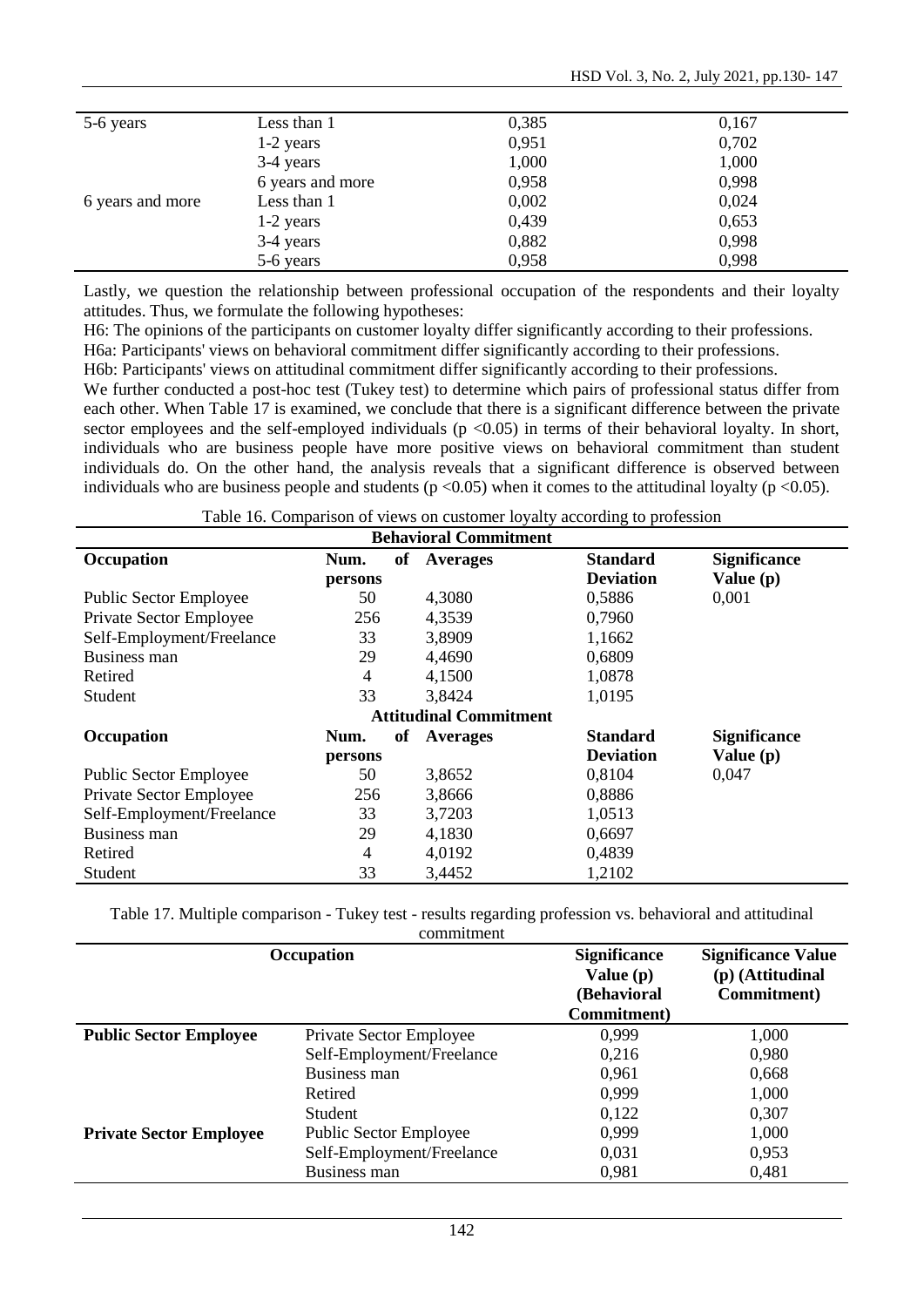|                                  | Retired                       | 0,997 | 0,999 |  |
|----------------------------------|-------------------------------|-------|-------|--|
|                                  | Student                       | 0,011 | 0,124 |  |
| <b>Self-Employment/Freelance</b> | Public Sector Employee        | 0,216 | 0,980 |  |
|                                  | Private Sector Employee       | 0,031 | 0,953 |  |
|                                  | Business man                  | 0,068 | 0,343 |  |
|                                  | Retired                       | 0,991 | 0,989 |  |
| <b>Business man</b>              | Student                       | 1,000 | 0,822 |  |
|                                  | <b>Public Sector Employee</b> | 0,961 | 0,668 |  |
|                                  | Private Sector Employee       | 0,981 | 0,481 |  |
|                                  | Self-Employment/Freelance     | 0,068 | 0,343 |  |
|                                  | Retired                       | 0,979 | 0,999 |  |
|                                  | Student                       | 0,036 | 0,019 |  |
| <b>Retired</b>                   | <b>Public Sector Employee</b> | 0,999 | 1,000 |  |
|                                  | Private Sector Employee       | 0,997 | 0,999 |  |
|                                  | Self-Employment/Freelance     | 0,991 | 0,989 |  |
|                                  | Business man                  | 0,979 | 0,999 |  |
|                                  | Student                       | 0,981 | 0,840 |  |
| <b>Student</b>                   | <b>Public Sector Employee</b> | 0,122 | 0,307 |  |
|                                  | Private Sector Employee       | 0,011 | 0,124 |  |
|                                  | Self-Employment/Freelance     | 1,000 | 0,822 |  |
|                                  | Business man                  | 0,036 | 0,019 |  |
|                                  | Retired                       | 0,981 | 0,840 |  |

As a result of all the analyses carried out, the overall inferences revealed are summarized in Table 18 below.

 $\overline{a}$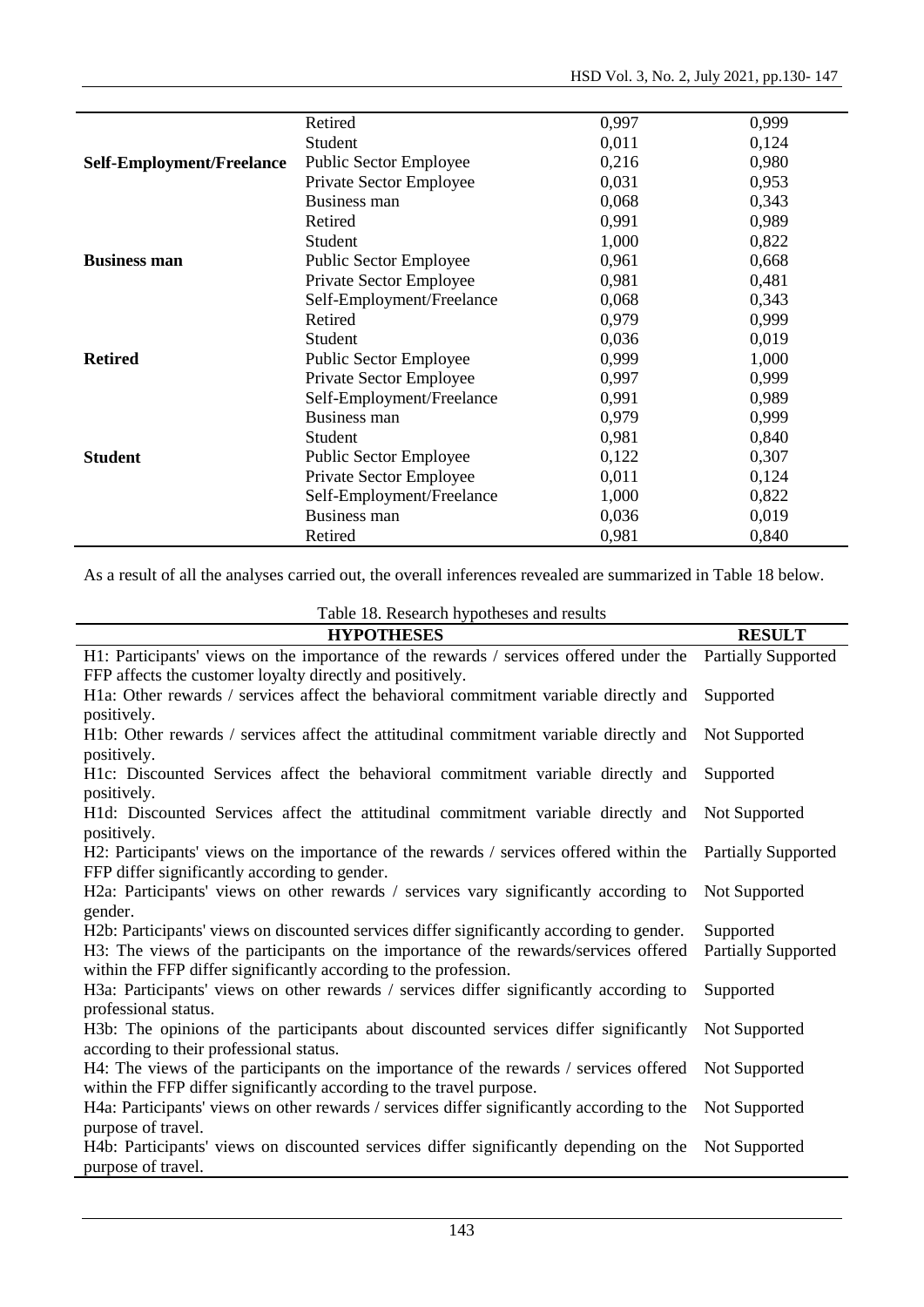H5: The opinions of the participants on the importance of the rewards / services offered within the FFP differ significantly according to the duration of their membership. Supported

H5a: Participants' views on other rewards / services differ significantly according to the duration of their membership. Supported

H5b: Participants' views on discounted services differ significantly depending on the duration of their membership. Supported

H6: The opinions of the participants on customer loyalty differ significantly according to the professional status. Supported

H6a: Participants' views on behavioral commitment differ significantly according to professional status. Supported

H6b: Participants' views on attitudinal commitment differ significantly according to professional status. Supported

#### **5.1. Managerial insights**

Customer loyalty is, in a way, a sign of customers' reluctance to change the product, service, brand, or store they depend on. In this way, customers will continue to prefer the products or services they are loyal to in their subsequent purchases, which will shorten the purchasing process and help customers save money and time. Customers' trust in a business makes them feel safer and has a shortening effect on the decision-making process. Increasing the commitment of customers to a business and preferring that business despite other businesses is an important advantage for the business. Because the cost of acquiring new customers is higher than the cost of keeping existing customers. As can be clearly understood from this situation, ensuring customer loyalty is extremely important for companies. Today, customer loyalty programs are one of the most popular relational marketing approaches applied to create, develop and maintain customer relationships and are applied in many sectors such as retailing, banking, tourism, airlines, car rental and entertainment. Customer loyalty programs are marketing activities that enable companies to establish closer relationships with these customers by using customized products offered to their predefined customers.

For the civil aviation industry, customer loyalty programs are shaped by FFPs. FFPs aim to protect the loyalty of passengers by giving passengers various awards. In general, air transport has been considered as an expensive transport system for many years. For this reason, there has been a visible distance between the actors of the sector and the passengers. In parallel with this, it is much more costly for airline companies to acquire new customers than airline companies to keep their customer base. Airline companies aim to gain brand loyalty to passengers with FFPs and to continue as their own customers on their next flights. Airline companies earn income both from the miles they sell to program partners and from the spending they make with the miles earned by their passengers.

In addition, it is observed that women have more positive opinions than men about discount services. The professional status of the participants comes to the fore regarding other rewards and services. At this point, especially retired passengers have more positive opinions about these rewards and services. Retirees are able to follow these rewards and services more closely and more closely due to their location.

On the other hand, students have the most negative thoughts on the subject. The main reason for this is that students do not fly as often as other professions and have not reached a position to be sensitive about this issue. The income levels of the participants also have an important place in the rewards and services offered.

Another important point is the duration of membership. Individuals with a membership of 6 years or more care more about other rewards and services. These individuals with higher income find rewards and services other than discounts more valuable. On the other hand, people with a membership less than 1 year have more positive opinions about discounted services. Thus, the price discounts are more important for these individuals.

Considering the occupational status of the participants, it is seen that those who are in business people position are more loyal to their airline companies. This result can be also directly linked with the income level.

The findings of this study also confirm the leading micro customization trends in marketing and rejects onesize-fit-all solutions. Namely, FFPs must be more individualized rather than a simple segmentation policy based on the frequency of flight. With the current advancements in data analytics and machine learning, tailormade FFP offers specific to each passenger will be the common practice in the future.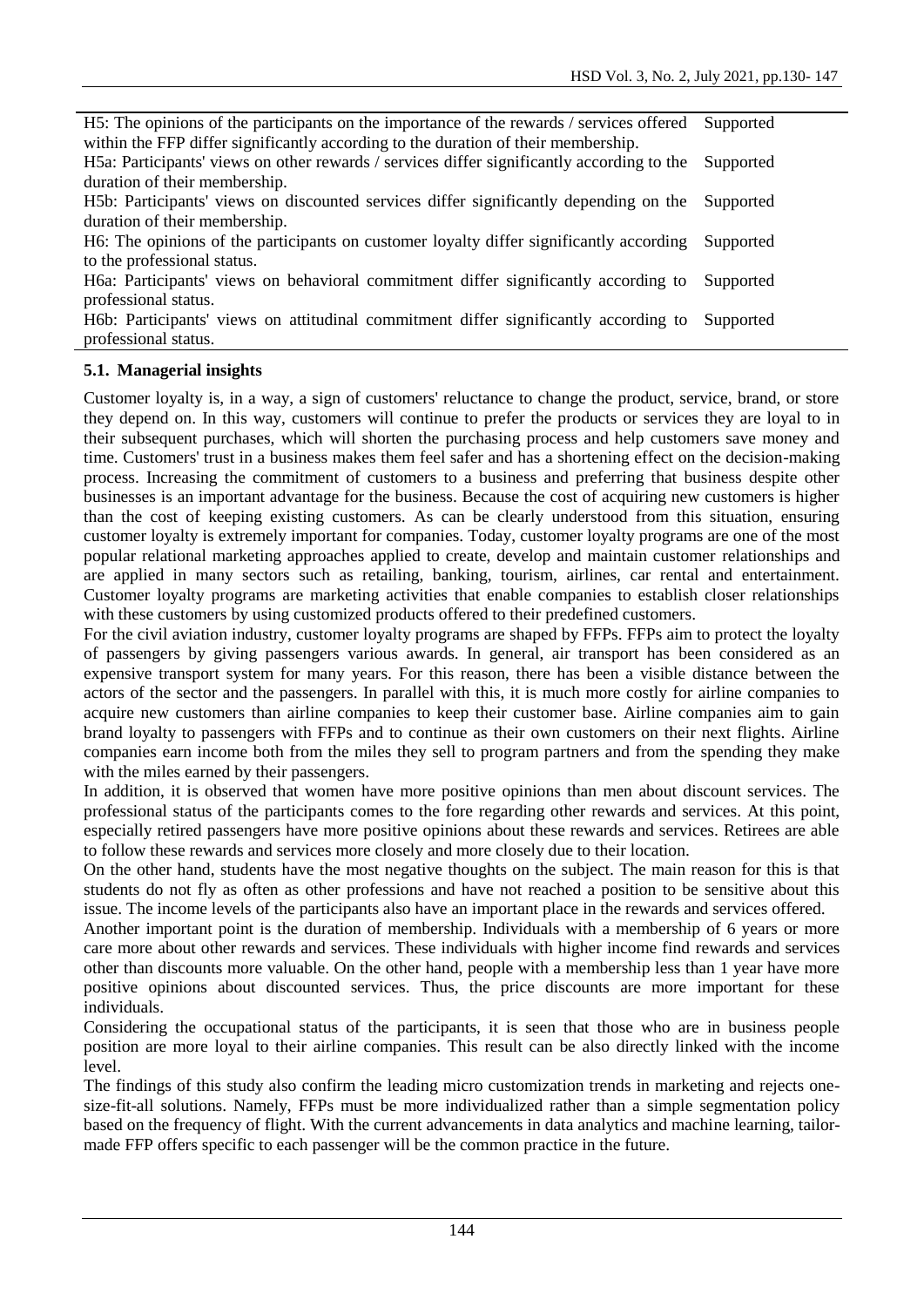## **6. Conclusion**

Basically, FFPs can be considered as an alternative form of marketing for airline companies. Airline companies reserve a special place for FFPs among the already numerous marketing activities. FFPs makes it possible for passengers to think positively about their choice, which possibly influences their loyalty to the brand. Thus, careful design of the content of a FFP is of paramount importance to moderate the loyalty attitude of passengers.

This work aimed at examining the relationship between FFPs and customer loyalty, which can be further decomposed into behavioral, and attitudinal loyalty. Additionally, the effects of demographic variables on these two constructs were studied in order to gain more insights on targeted design of FFPs. To this end, a survey was conducted on passengers flying from Istanbul Airport. The collected data was analyzed to check the claimed hypotheses. The analysis has shown that there a significant effect of FFPs on both types of loyalty. The results also approve that profession, gender, duration of membership to FFP are significant factor for both, the views of passengers about services offered within FFPs, and the customer loyalty.

Two issues can be brought to the forefront as suggestions for future studies. The first of these concerns the status in the FFP. Accordingly, Evaluation of customers separately according to the FFP cards they use may reveal additional hints about FFP and customer loyalty. At this point, choosing a specific airline company in future research will also make an extremely positive contribution to the quality of the study.

#### **References**

- [1] V. Guerola-Navarro, H. Gil-Gomez, R. Oltra-Badenes, and J. Sendra-García, "Customer relationship management and its impact on innovation: A literature review," *J. Bus. Res.*, vol. 129, no. November 2020, pp. 83–87, 2021, doi: 10.1016/j.jbusres.2021.02.050.
- [2] J. Yan *et al.*, "How to improve new product performance through customer relationship management and product development management: evidence from China," *J. Bus. Ind. Mark.*, vol. 36, no. 1, pp. 31–47, 2021, doi: 10.1108/JBIM-05-2019-0190.
- [3] M. D. Uncles, G. R. Dowling, and K. Hammond, "Customer loyalty and customer loyalty programs," *J. Consum. Mark.*, vol. 20 NO. 4, 2003, doi: 10.1108/07363760310483676.
- [4] M. M. Long, C. McMellon, S. D. Clark, and L. G. Schiffman, "Building relationships with business and leisure flyers: Perceived loyalty and frequent flyer programs," *Serv. Mark. Q.*, vol. 28, no. 1, pp. 1–17, 2006, doi: 10.1300/J396v28n01\_01.
- [5] S. Dolnicar, K. Grabler, B. Grün, and A. Kulnig, "Key drivers of airline loyalty," *Tour. Manag.*, vol. 32, no. 5, pp. 1020–1026, 2011, doi: 10.1016/j.tourman.2010.08.014.
- [6] N. S. Terblanche, "Customers' perceived benefits of a frequent-flyer program," *J. Travel Tour. Mark.*, vol. 32, no. 3, pp. 199–210, 2015, doi: 10.1080/10548408.2014.895694.
- [7] A. Tomová and L. Ramajová, "Frequent Flyer Programs and Low-cost Airlines: Ongoing Hybridization?," *Procedia - Soc. Behav. Sci.*, vol. 110, pp. 787–795, 2014, doi: 10.1016/j.sbspro.2013.12.923.
- [8] R. Klophaus, "Frequent flyer programs for European low-cost airlines: Prospects, risks and implementation guidelines," *J. Air Transp. Manag.*, vol. 11, no. 5, pp. 348–353, 2005, doi: 10.1016/j.jairtraman.2005.07.001.
- [9] I. Vlachos and Z. Lin, "Drivers of airline loyalty: Evidence from the business travelers in China," *Transp. Res. Part E Logist. Transp. Rev.*, vol. 71, pp. 1–17, 2014, doi: 10.1016/j.tre.2014.07.011.
- [10] A. Liu, G. Wall, and J. Westlake, "Marketing through frequent flyer programmes: The example of China Airlines," *Tour. Econ.*, vol. 6, no. 3, pp. 233–249, 2000, doi: 10.5367/000000000101297613.
- [11] J. Y. Yang and A. Liu, "Frequent Flyer Program: A case study of China airline's marketing initiative Dynasty Flyer Program," *Tour. Manag.*, vol. 24, no. 5, pp. 587–595, 2003, doi: 10.1016/S0261- 5177(03)00007-4.
- [12] O. E. Çolakoğlu and S. Artuğer, "the Effect of Loyalty Programs on Customer Loyalty in," *Univ. Stuttgart*, pp. 24–31, 1998.
- [13] B. Lubbe, A. Douglas, L. Wieme, and I. Fabris-Rotelli, "Frequent-flier programs as a determinant in the selection of preferred airlines by corporations," *Transp. J.*, vol. 52, no. 3, pp. 344–364, 2013, doi: 10.5325/transportationj.52.3.0344.
- [14] R. Whyte, "Frequent flyer programmes: Is it a relationship, or do the schemes create spurious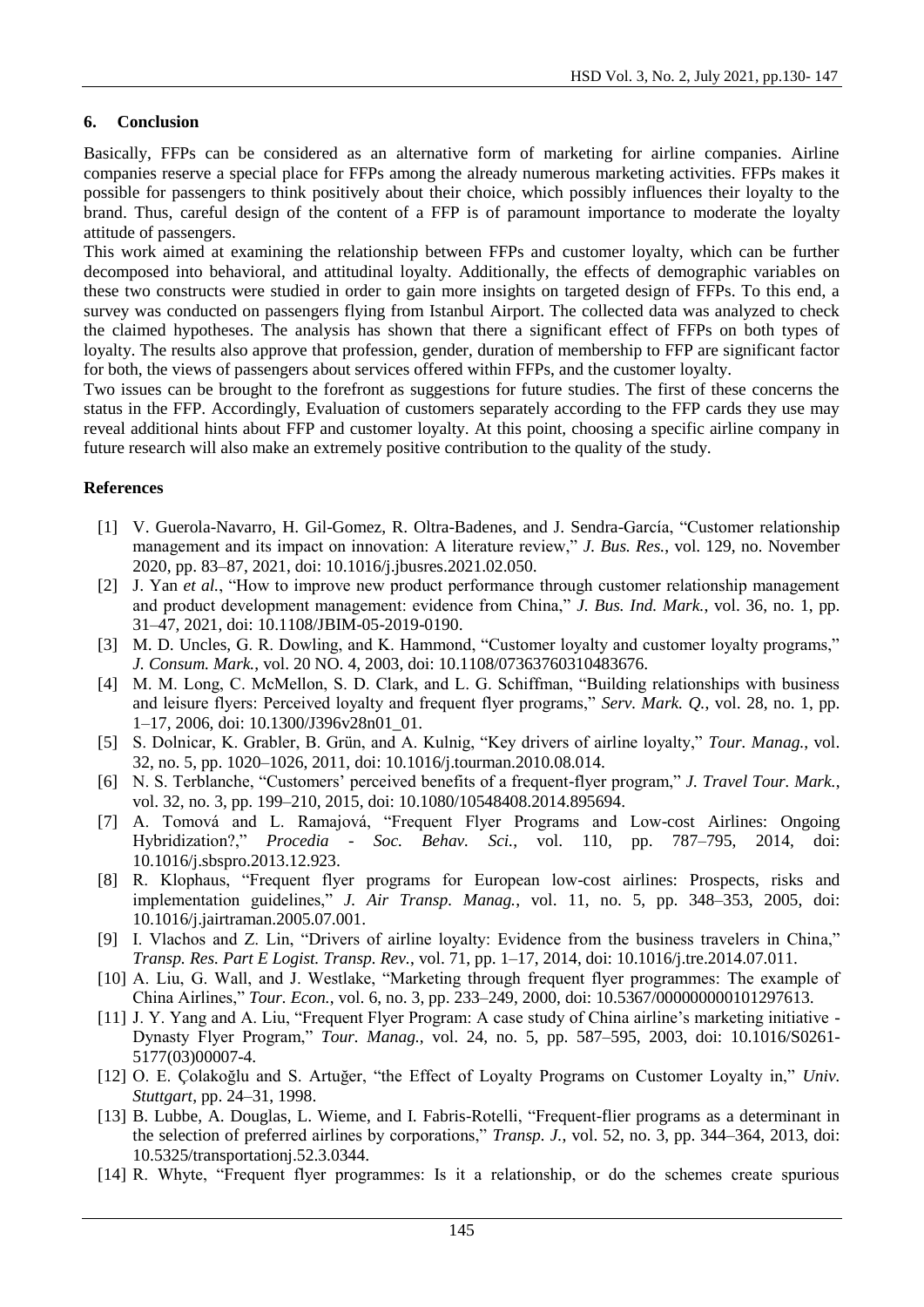loyalty?," *J. Targeting, Meas. Anal. Mark.*, vol. 12, no. 3, pp. 269–280, 2003, doi: 10.1057/palgrave.jt.5740114.

[15] M. Wever, "Advantages and Disadvantages of Deploying Frequent Flyer Programs As Impact Factors Affecting Airline Customer Behavior and," *Adv. Business-Related Sci. Res.*, vol. 8, p. 13, 2017, [Online]. Available: http://web.b.ebscohost.com.library.sheridanc.on.ca/bsi/pdfviewer/pdfviewer?vid=1&sid=23cb2d9b-

89cf-4ba7-89fc-b65c0d680386%40sessionmgr104.

- [16] H. T. Tsai and Y. L. Chiu, "The impact of multivendor loyalty programs on consumer purchase behavior," *NTU Manag. Rev.*, vol. 23, no. 1, pp. 297–326, 2012, doi: 10.6226/NTURM2012.JAN.R10055.
- [17] M. Sandada and B. Matibiri, "An Investigation into the Impact of Service Quality, Frequent Flier Programs and Safety Perception on Satisfaction and Customer Loyalty in the Airline Industry in Southern Africa," *South East Eur. J. Econ. Bus.*, vol. 11, no. 1, pp. 41–53, 2016, doi: 10.1515/jeb-2016-0006.
- [18] J. Jacoby and D. B. Kyner, "Brand Loyalty vs . Repeat Purchasing Behavior," no. February 1973, 1973, doi: 10.2307/3149402.
- [19] R. L. Oliver, "Whence Consumer Loyalty ?," *J. Mark.*, vol. 63, no. 1999, pp. 33–44, 1999, doi: https://doi.org/10.2307/1252099.
- [20] R. Ajao, I. Ikechukwu, and A. Olusola, "Is customer satisfaction an Indicator of customer loyalty?," *Aust. J. Bus. Manag. Res.*, vol. 2, no. 07, pp. 14–20, 2012.
- [21] M. Lee and L. F. Cunningham, "A cost/benefit approach to understanding service loyalty," *J. Serv. Mark.*, vol. 15, no. 2, pp. 113–130, 2001, doi: 10.1108/08876040110387917.
- [22] H. S. Kim and C. H. Yoon, "Determinants of subscriber churn and customer loyalty in the Korean mobile telephony market," *Telecomm. Policy*, vol. 28, no. 9–10, pp. 751–765, 2004, doi: 10.1016/j.telpol.2004.05.013.
- [23] S. Yoo and Y. Chang, "An Exploratory Research on the Store Image Attributes Affecting Its Store Loyalty," *Seoul J. Bus.*, vol. 11, no. 1, pp. 19–41, 2005, [Online]. Available: http://sspace.snu.ac.kr/handle/10371/1830.
- [24] L. Gödekmerdan and A. Denz, "MÜŞTER LŞKLER YÖNETM: OTOBÜS FRMALARI ÜZERNE BR ARAŞTIRMA CUSTOMER RELATIONSHIP MANAGEMENT (CRM): A STUDY ON BUS FIRMS," *Selçuk Üniversitesi Sos. Bilim. Mesl. Yüksekokulu Derg.*, vol. 13(1–2), pp. 241–258, 2010.
- [25] M. S. Selvi and F. Ercan, "OTEL İŞLETMELERİNDE MÜŞTERİ SADAKATİNİN DEĞERLENDİRİLMESİ: İSTANBUL'DAKİ BEŞ YILDIZLI OTEL İŞLETMELERİNDE BİR UYGULAMA," *Balıkesir Üniversitesi Sos. Bilim. Enstitüsü Derg.*, vol. 9(15), pp. 159–188, 2006.
- [26] K. Koçer, "The Effect of Customer Relationship Management on Customer Loyalty: A Field Study on The Banking Sector," *Karabük Üniversitesi Sos. Bilim. Enstitüsü Derg.*, vol. 7(2), pp. 713–735, 2017.
- [27] S. S. Srinivasan, R. Anderson, and K. Ponnavolu, "Customer loyalty in e-commerce: An exploration of its antecedents and consequences," *J. Retail.*, vol. 78, no. 1, pp. 41–50, 2002, doi: 10.1016/S0022- 4359(01)00065-3.
- [28] O. İbiş, S., Batman and M. Sarıışık, "Sık Uçan Yolcu Programlarının Müşteri Sadakati Üzerindeki Etkisi: THY Miles&Smiles Uygulaması ve Kullanıcıları Örneği.," in *12. Uluslararası Türk Dünyası Sosyal Bilimler Kongresi*, 2014, pp. 997–1006.
- [29] O. Aydın, "İlişkisel Pazarlama Bağlamında Sadakat Programlarının Kâr Merkezine Dönüşümü ve Miles&Smiles Örneğinde Bir Model Önerisi.," 2016.
- [30] S. Artuğer, "Sık Uçan Yolcu Programlarının Müşteri Bağlılığı Üzerine Etkisi," Adnan Menderes Üniversitesi Institute of Social Science, 2011.
- [31] A. Burgos and C. Curtis, "Perceived Value: How changes to frequent flyer rules and benefits can influence customer preferences," 2010. https://scholarworks.umass.edu/cgi/viewcontent.cgi?article=1316&context=gradconf\_hospitality (accessed Jun. 17, 2021).
- [32] J. Pappachan, "Effect of 'Single' vs. 'Multiple' possession and usage of loyalty programme on repurchase intention behavior of airline frequent passengers in India," *J. Airl. Airpt. Manag.*, vol. 8, no. 2, p. 13, 2018, doi: 10.3926/jairm.116.
- [33] A. Knorr, "Big Data , Customer Relationship and Revenue Management in the Airline Industry : What Future Role for Frequent Flyer Programs ?," *Rev. Integr. Bus. Econ. Res.*, vol. 8, no. 2, pp. 38–51,